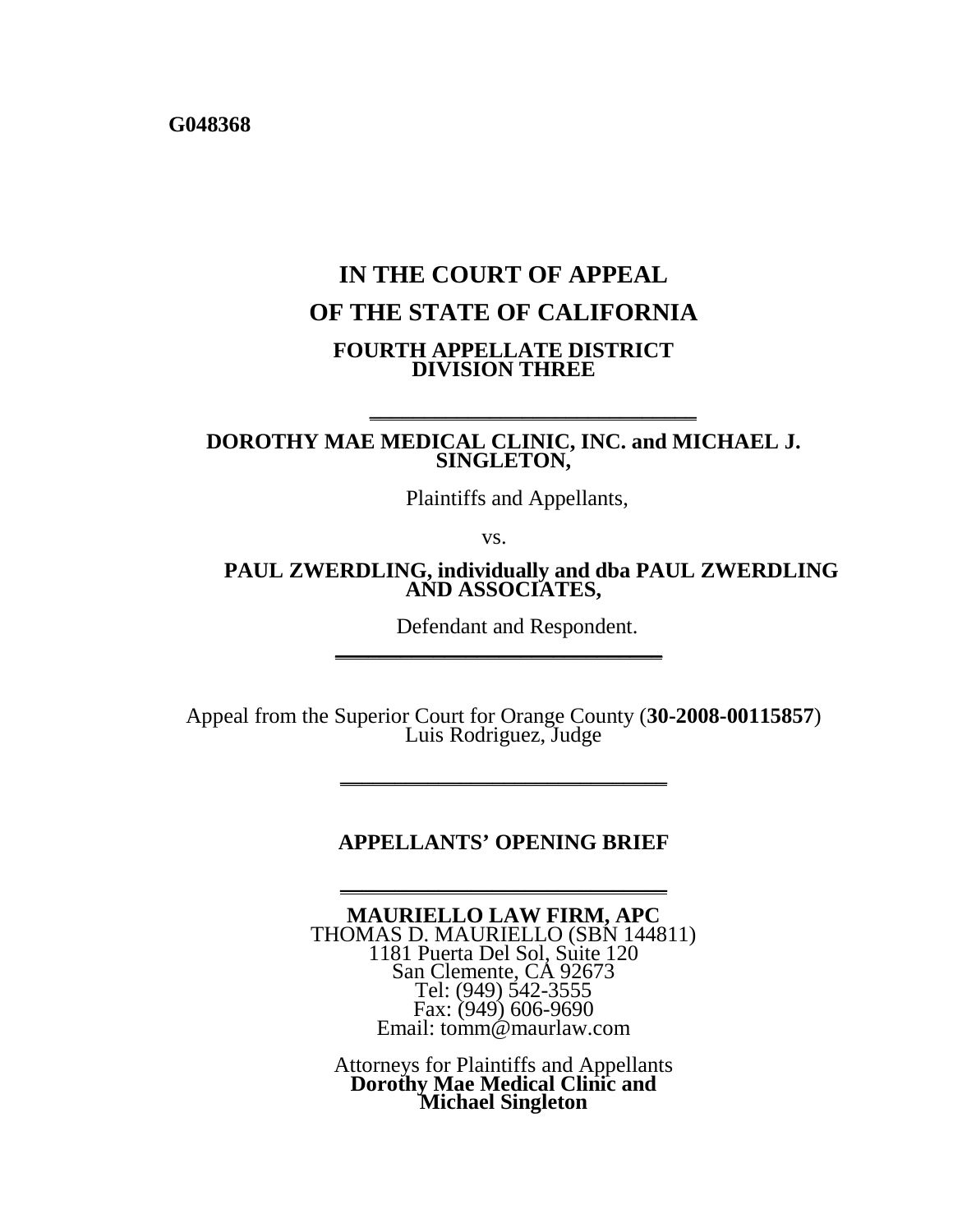#### TO BE FILED IN THE COURT OF APPEAL

**APP-008** 

| <b>THREE</b><br>COURT OF APPEAL, FOURTH APPELLATE DISTRICT, DIVISION                                                                                                                                                                                                                                                                                                                                                                                                                | Court of Appeal Case Number:<br>G048368 |  |  |  |
|-------------------------------------------------------------------------------------------------------------------------------------------------------------------------------------------------------------------------------------------------------------------------------------------------------------------------------------------------------------------------------------------------------------------------------------------------------------------------------------|-----------------------------------------|--|--|--|
| ATTORNEY OR PARTY WITHOUT ATTORNEY (Name, State Bar number, and address)                                                                                                                                                                                                                                                                                                                                                                                                            | Superior Court Case Number:             |  |  |  |
| THOMAS D. MAURIELLO (SBN 144811)<br>MAURIELLO LAW FIRM, APC                                                                                                                                                                                                                                                                                                                                                                                                                         | 30-2008-00115857                        |  |  |  |
| 1181 Puerta Del Sol, Suite 120<br>San Clemente, CA 92673<br>TELEPHONE NO.: (949) 542-3555 FAX NO. (Optional): (949) 606-9690                                                                                                                                                                                                                                                                                                                                                        | <b>FOR COURT USE ONLY</b>               |  |  |  |
| E-MAIL ADDRESS (Optional): tomm@maurlaw.com<br>ATTORNEY FOR (Name): Plaintiffs-Appellants                                                                                                                                                                                                                                                                                                                                                                                           |                                         |  |  |  |
| <b>APPELLANT/PETITIONER: Dorothy Mae Medical Clinic, Michael Singleton</b>                                                                                                                                                                                                                                                                                                                                                                                                          |                                         |  |  |  |
| RESPONDENT/REAL PARTY IN INTEREST: Paul Zwerdling                                                                                                                                                                                                                                                                                                                                                                                                                                   |                                         |  |  |  |
| <b>CERTIFICATE OF INTERESTED ENTITIES OR PERSONS</b>                                                                                                                                                                                                                                                                                                                                                                                                                                |                                         |  |  |  |
| $\lfloor \checkmark \rfloor$ INITIAL CERTIFICATE<br>SUPPLEMENTAL CERTIFICATE<br>(Check one):                                                                                                                                                                                                                                                                                                                                                                                        |                                         |  |  |  |
| Notice: Please read rules 8.208 and 8.488 before completing this form. You may use this form for the initial<br>certificate in an appeal when you file your brief or a prebriefing motion, application, or opposition to such a<br>motion or application in the Court of Appeal, and when you file a petition for an extraordinary writ. You may<br>also use this form as a supplemental certificate when you learn of changed or additional information that must<br>be disclosed. |                                         |  |  |  |
| 1. This form is being submitted on behalf of the following party (name): Plaintiffs-Appellants                                                                                                                                                                                                                                                                                                                                                                                      |                                         |  |  |  |
| 2. a.<br>There are no interested entities or persons that must be listed in this certificate under rule 8.208.                                                                                                                                                                                                                                                                                                                                                                      |                                         |  |  |  |
| Interested entities or persons required to be listed under rule 8.208 are as follows:<br>b.                                                                                                                                                                                                                                                                                                                                                                                         |                                         |  |  |  |

|     | <b>Full name of interested</b><br>entity or person | <b>Nature of interest</b><br>(Explain): |
|-----|----------------------------------------------------|-----------------------------------------|
|     | (1) Michael J. Singleton                           | Plaintiff-Appellant                     |
|     | (2) Dorothy Mae Medical Clinic                     | Plaintiff-Appellant                     |
|     | (3) Paul Zwerdling                                 | Defendant-Respondent                    |
|     | (4) Paul Zwerdling & Associates (DBA)              | Defendant-Respondent                    |
| (5) |                                                    |                                         |

Continued on attachment 2.

The undersigned certifies that the above-listed persons or entities (corporations, partnerships, firms, or any other association, but not including government entities or their agencies) have either (1) an ownership interest of 10 percent or more in the party if it is an entity; or (2) a financial or other interest in the outcome of the proceeding that the justices should consider in determining whether to disqualify themselves, as defined in rule 8.208(e)(2).

Date: December 24, 2013

Thomas D. Mauriello, Esq.

(TYPE OR PRINT NAME)

(SIGNATURE OF PARTY OR ATTORNEY)

 $\overline{(\ }$ 

CERTIFICATE OF INTERESTED ENTITIES OR PERSONS

Page 1 of 1 Cal. Rules of Court, rules 8.208, 8.488 www.courtinfo.ca.gov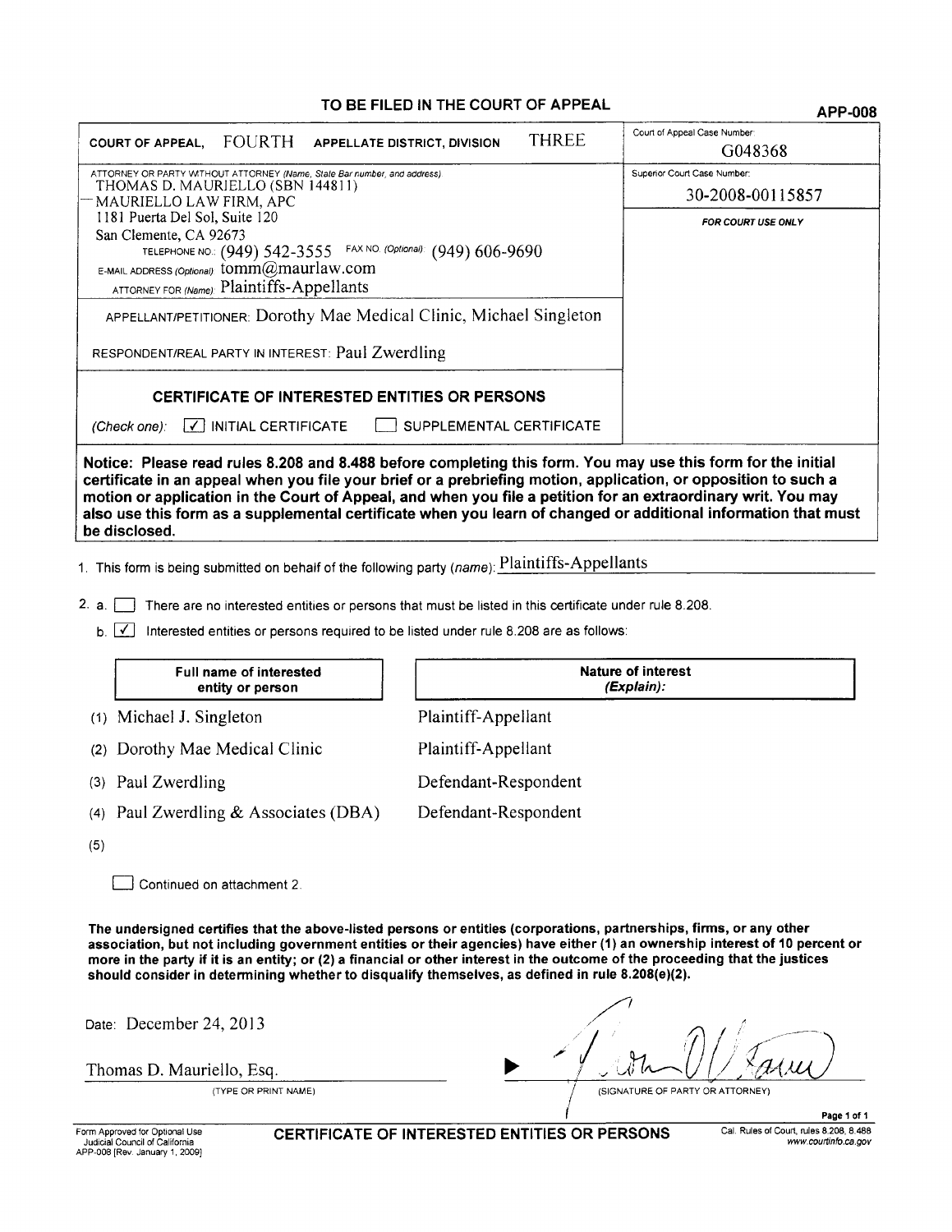# **TABLE OF CONTENTS**

| A.              |                                                                                                |
|-----------------|------------------------------------------------------------------------------------------------|
| <b>B.</b>       |                                                                                                |
| $\mathcal{C}$ . | The Judgment Awarding \$175,000 in Cost of Proof Sanctions . 14                                |
|                 |                                                                                                |
|                 |                                                                                                |
| $\mathsf{A}$ .  | APPELLANT HAD "REASONABLE GROUND TO BELIEVE"<br>HE WOULD PREVAIL ON THE SUBJECT MATTER OF RFA  |
| <b>B.</b>       | APPELLANT HAD "GOOD REASON FOR REFUSING                                                        |
| $\mathcal{C}$ . | THE \$175,000 AMOUNT OF LEGAL FEES AWARDED WAS<br>AN ABUSE OF DISCRETION AND WAS NOT SUPPORTED |
|                 |                                                                                                |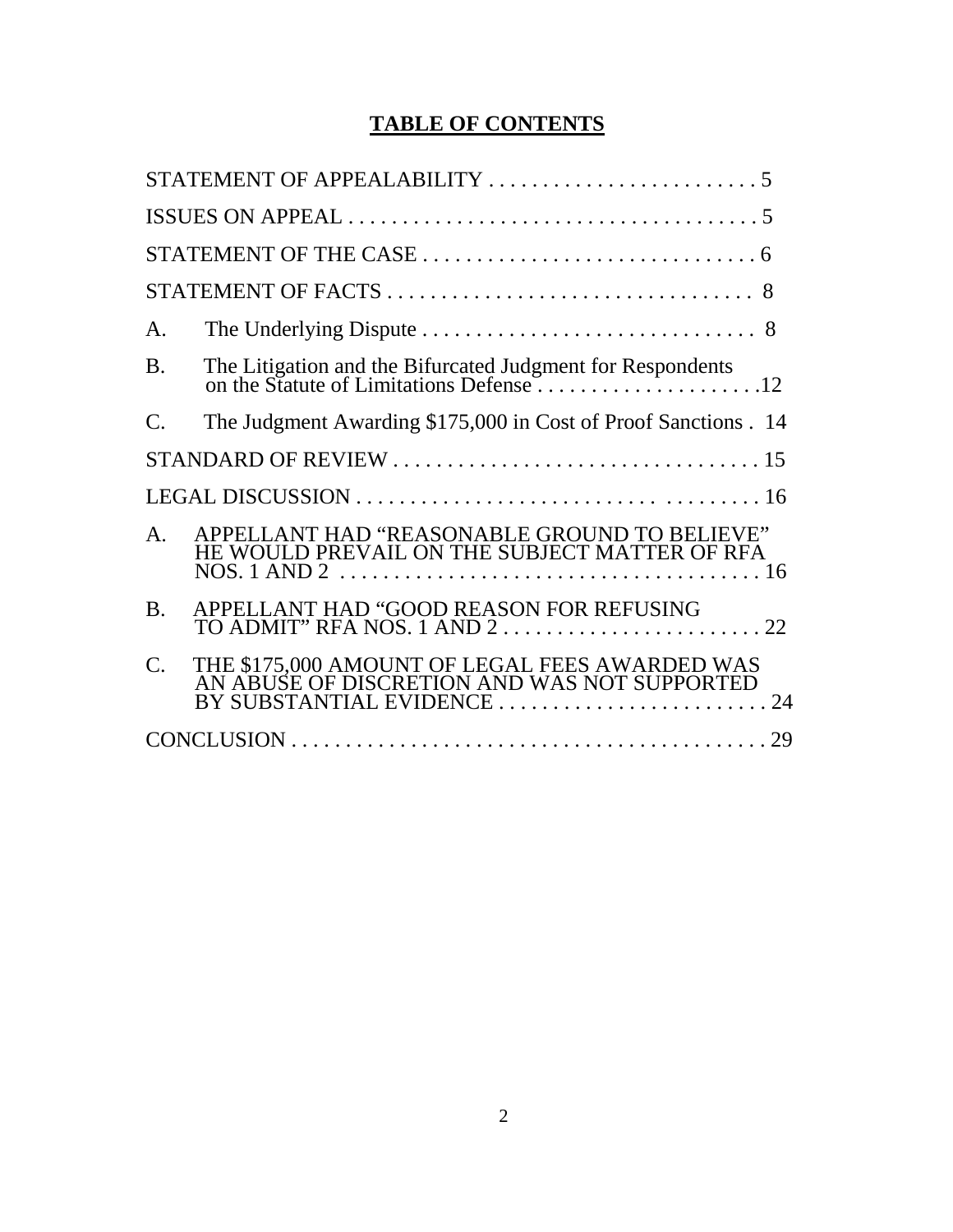### **TABLE OF AUTHORITIES**

| <b>Cases</b>                                                  |
|---------------------------------------------------------------|
| Brooks v. American Broadcasting Co.,                          |
|                                                               |
| Dorman v. DWLC Corp.,                                         |
|                                                               |
| <u>Garcia v. Hyster Co.,</u>                                  |
|                                                               |
| <u>Gonzalez v. Kalu,</u>                                      |
|                                                               |
| Hensley v. Caietti,                                           |
|                                                               |
| Laabs v. City of Victorville,                                 |
|                                                               |
| Laclette v. Galindo,                                          |
|                                                               |
| <u>Nielsen v. Beck,</u>                                       |
| (2007) 157 Cal.App.4th 1041 [69 Cal.Rptr.3d 435 (2007) 16, 18 |
| Shapero v. Fliegel,                                           |
|                                                               |
| Smith v. Circle P Ranch Co.,                                  |
|                                                               |
| Truong v. Glasser,                                            |
| (2009) 181 Cal.App.4th 102 [103 Cal.Rptr.3d 811]  18, 19, 20  |
| Wimberly v. Derby Cycle Corp.,                                |
|                                                               |
| <u>Worthington v. Rusconi,</u>                                |
|                                                               |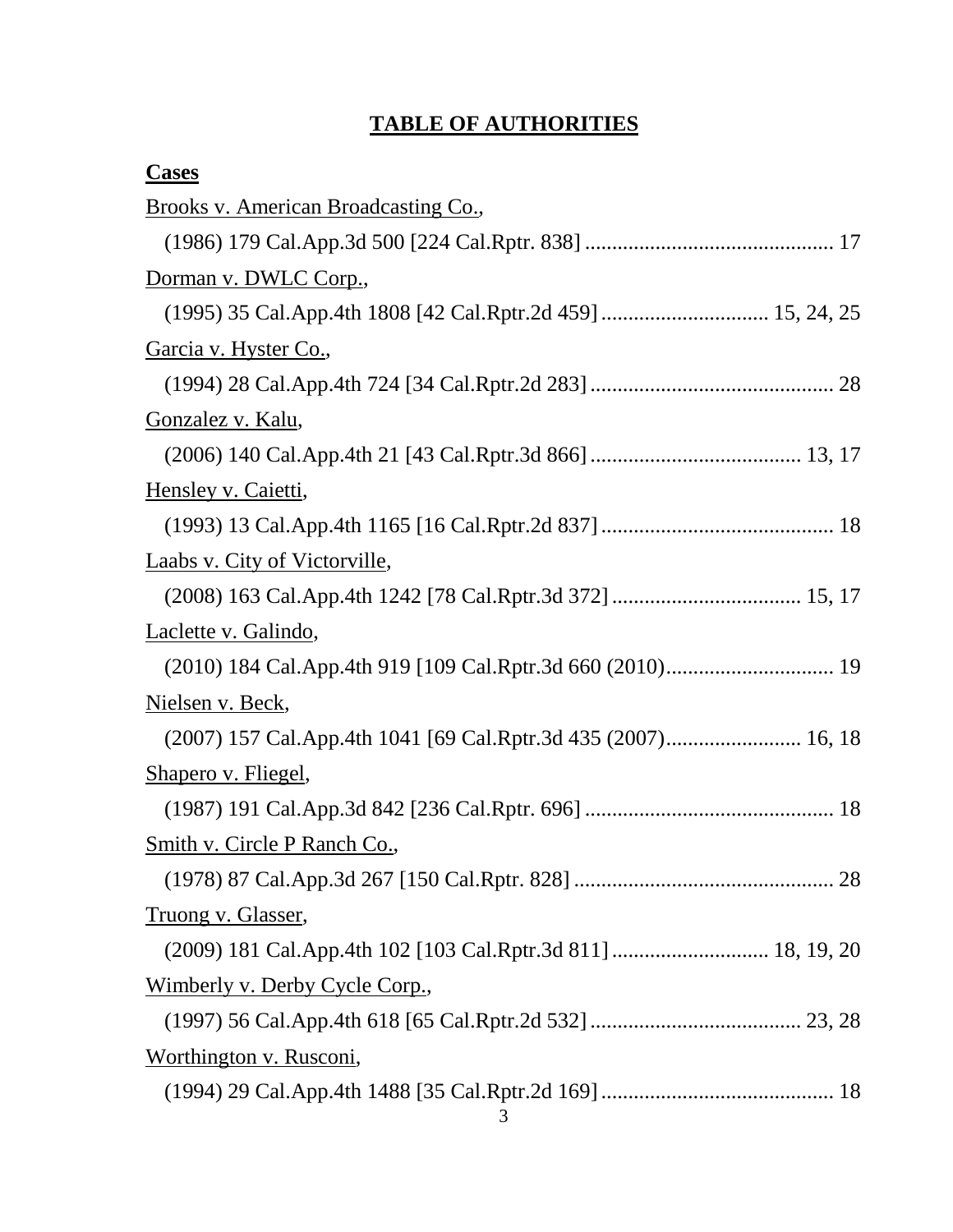# **State Statutes**

| <b>State Rules</b> |  |
|--------------------|--|
|                    |  |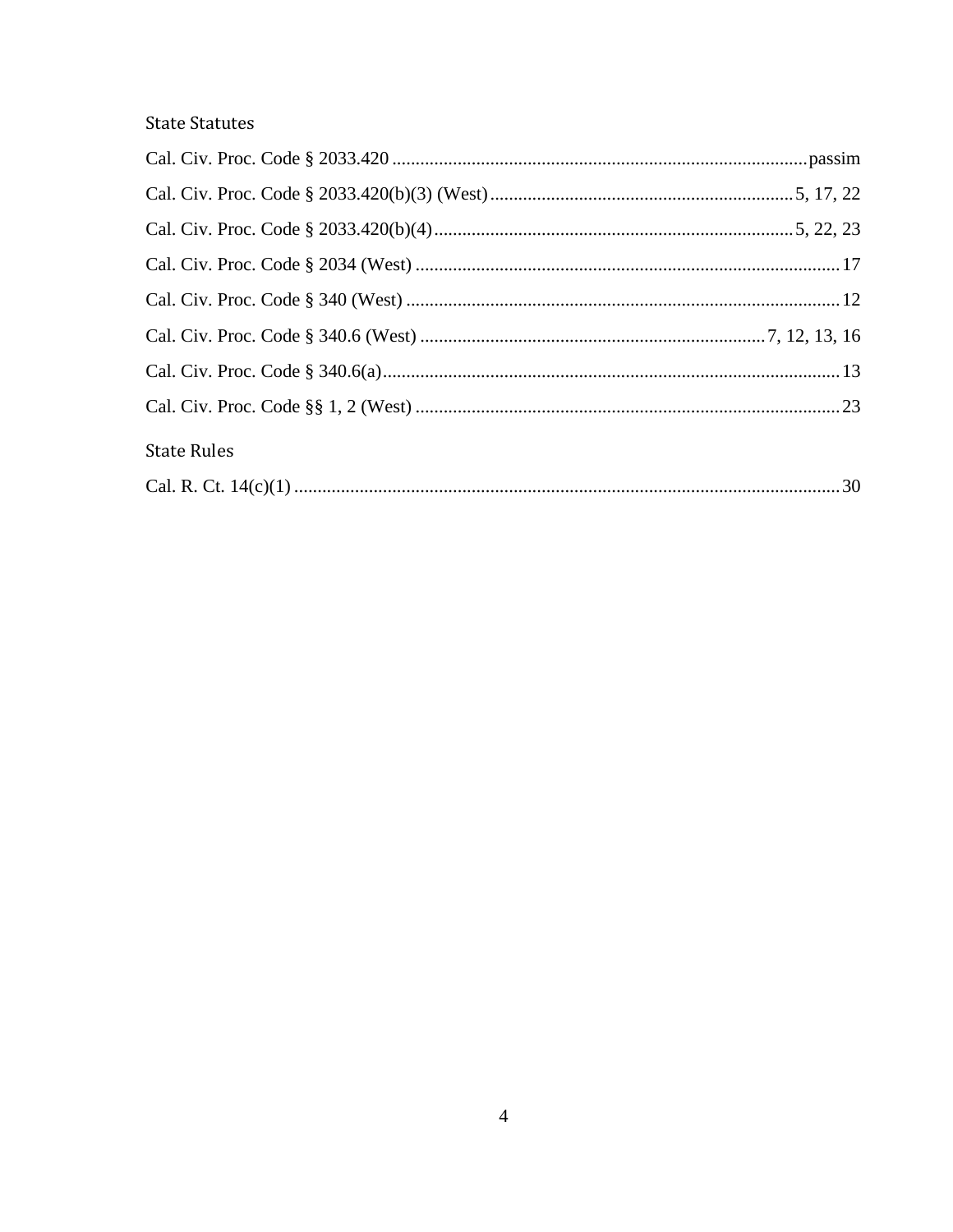#### **STATEMENT OF APPEALABILITY**

 Plaintiffs and Appellants Dorothy Mae Medical Clinic, Inc. and Michael J. Singleton (hereinafter, collectively, "Appellant" or "Singleton") have appealed from the trial court's order dated February 26, 2013 (served on February 27, 2013) granting Defendant'-Respondents' Paul Zwerdling's (hereinafter, "Respondents" or "Zwerdling") motion for cost of proof sanctions in the amount of \$175,000 [Clerk's Transcript ("CT") 838] and the Supplemental Judgment awarding cost of proof sanctions filed on April 22, 2013. [CT 860-862.]

Appellants filed their notice of appeal on April 25, 2013 [CT 863-866, 867- 868] and their supplemental notice of appeal on June 20, 2013. [Supplemental Clerk's Transcript ("SCT") 167-168.]

#### **ISSUES ON APPEAL**

I. Whether the trial court abused its discretion in determining that Appellant did not have "reasonable ground to believe" (Code of Civil Procedure Section 2033.420(b)(3)) that he would prevail on the subject matter of Requests for Admission Nos. 1 and 2, which each sought an admission that "the last time [Respondent] provided any legal services to [Appellant] was in May 2006," and in subsequently imposing cost of proof sanctions of \$175,000.

II. Whether the trial court abused its discretion in determining that Appellant did not have "good reason for the failure to admit" (Code of Civil Procedure Section 2033.420(b)(4)) Requests for Admission Nos. 1 and 2, which each sought an admission that "the last time [Respondent] provided any legal services to [Appellant] was in May 2006," and in subsequently imposing cost of proof sanctions of \$175,000.

III. Whether the trial court, having determined that cost of proof sanctions were appropriate, abused its discretion and proceeded without substantial evidence in awarding cost of proof sanctions in the amount \$175,000,

5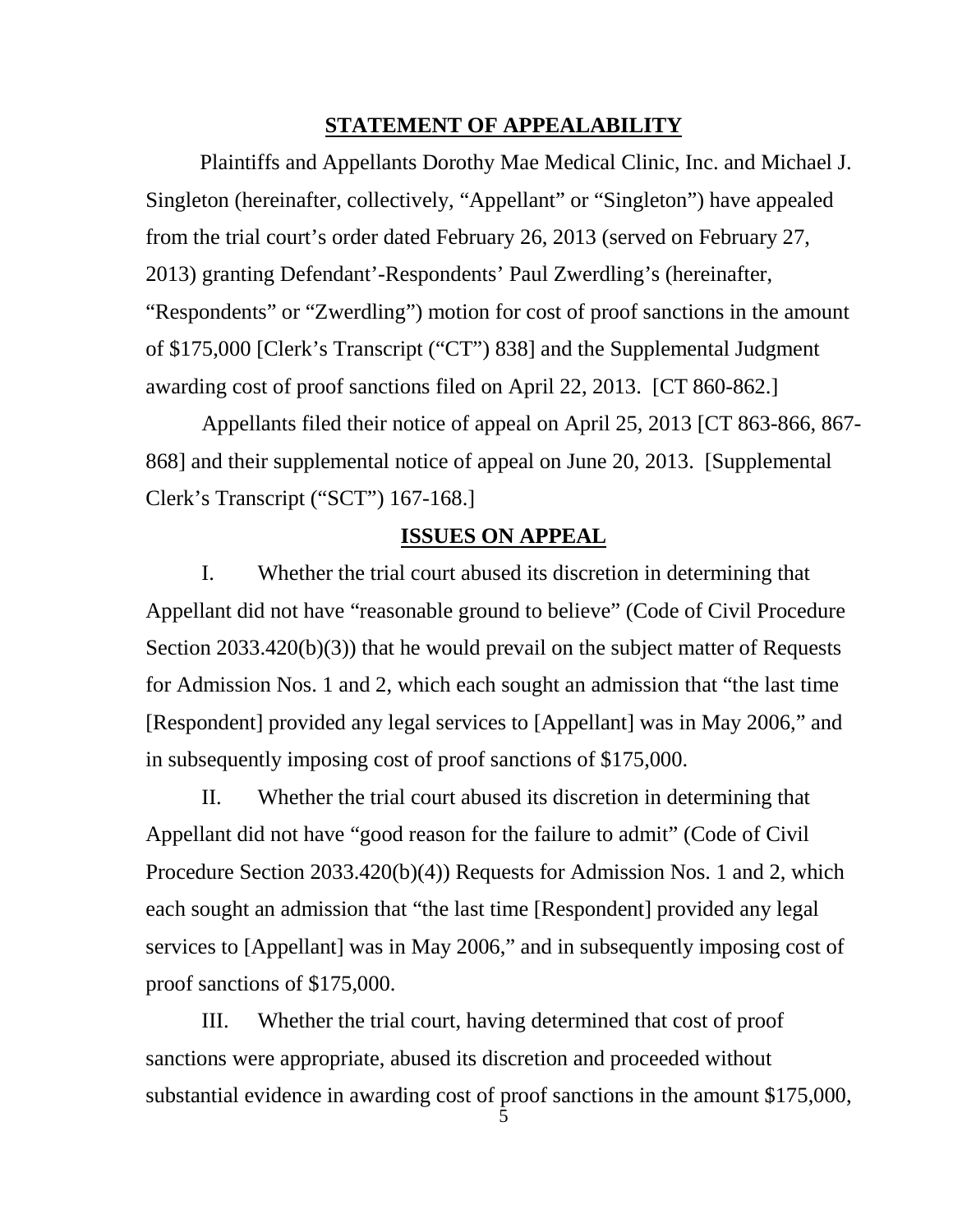solely to prove the fact that the last time Respondent provided any legal services to Appellant was in May 2006.

#### **STATEMENT OF THE CASE**

Appellant Michael Singleton's "Complaint for Damages for Professional Negligence" – *i.e.*, legal malpractice -- was originally filed March 28, 2008 in Los Angeles Superior Court. [Clerk's Transcript ("CT") 74.] As Respondent Paul Zwerdling resided in Orange County, the case was transferred and was filed in Orange County Superior Court. [CT 72, 74.] Zwerdling answered the complaint. [CT 79.]

Singleton filed a "First Amended Complaint for Damages for Professional Negligence." [CT 102.] Zwerdling answered the amended complaint. [CT 111.]

Singleton filed a "Second Amended Complaint for Damages for Professional Negligence." [CT 123.] The second amended complaint added a claim for breach of fiduciary duty in addition to the claim for professional negligence. [CT 123-128.] Zwerdling answered the second amended complaint. [CT 111.]

Singleton filed a "Third Amended Complaint for Damages for Professional Negligence." [CT 130.] Zwerdling answered the third amended complaint. [CT 142.]

Respondent Zwerdling filed a motion to bifurcate the affirmative defense of statute of limitations. [CT 151.] Singleton filed an opposition to the motion. [CT 418; see also CT 326-417.] The trial court granted Zwerdling's motion to bifurcate as to the statute of limitations defense. [CT 465.]

A bench trial was held on August 15, 17, 20, 21, 22, and 24, 2012. [CT 465; 480-489; 497-498; 506-507.]

During trial, Singleton filed a motion for leave to further amend the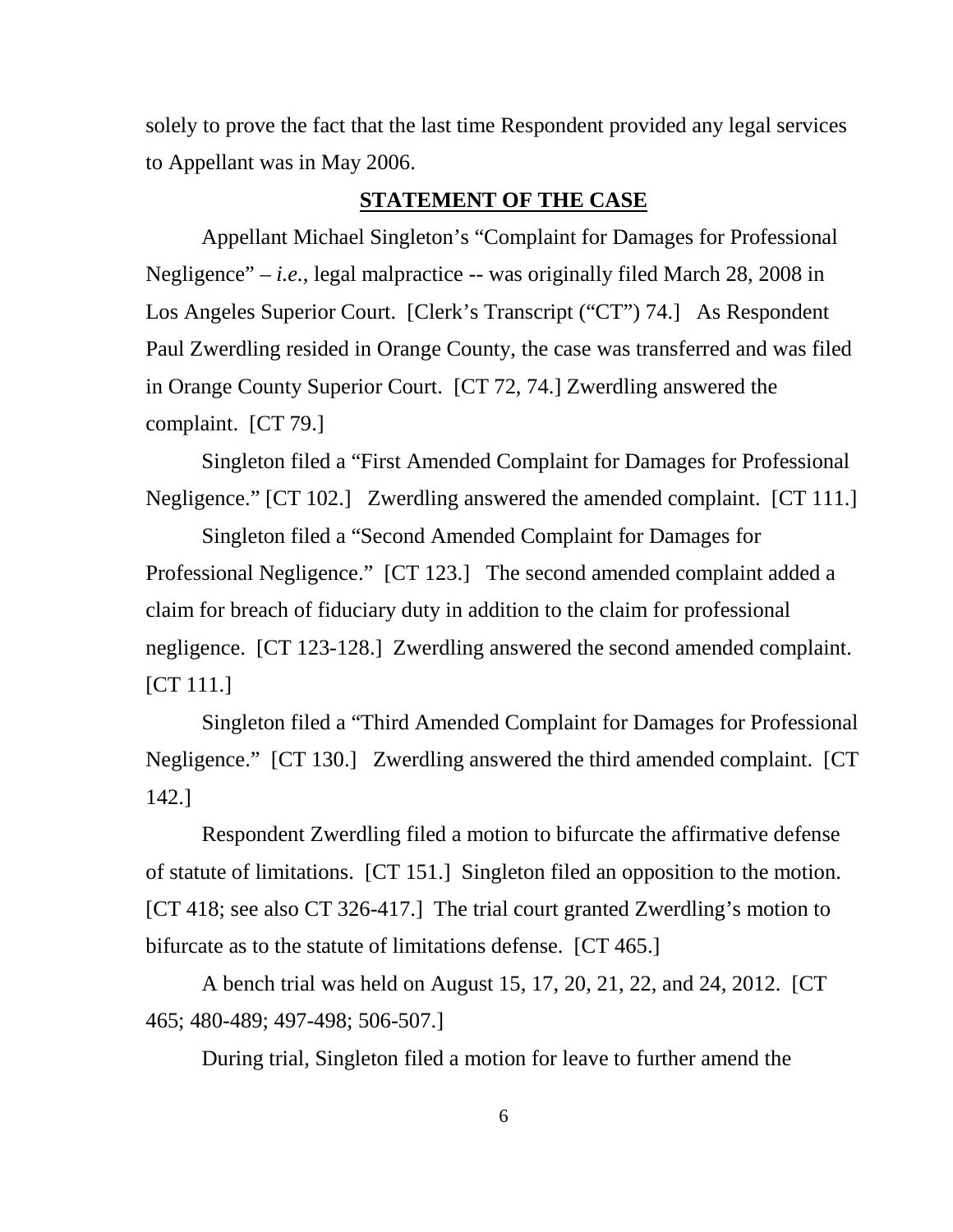complaint to conform to proof and to clarify the accrual of the statute of limitations. [CT 490-496.] The proposed amendment included an allegation that would have broadened the applicable statute of limitations from that of legal malpractice to "other acts of incompetence," namely, "Defendant failed to obtain or recommend competitive bids for the DMMC expansion." [CT 492.] The trial court denied the motion. [CT 506.]

On August 27, 2012, the trial court issued a minute order containing its intended statement of decision issuing judgment in favor of Respondent Zwerdling [CT 508-510] ruling that the third amended complaint for professional negligence was time barred by C.C.P. Sec. 340.6 and that the statute of limitations was not tolled by continuous representation. [CT 508.]

On September 19, 2012, the trial court filed its Statement of Decision [CT 532-540] and its judgment in favor of Zwerdling. [CT 541-543.]

On October 11, 2012, Zwerdling filed a motion for cost of proof sanctions with respect to Singleton's responses to six (6) of Zwerdling's Requests for Admissions [CT 708-726; 559-707], Singleton filed an opposition [CT 746- 787], and Zwerdling filed his reply. [CT 788-805.]

The trial court posting a tentative decision denying Zwerdling's motion for cost of proof sanctions. [*See* **Exhibit A** to Appellant's Application to Supplement the Record on Appeal, filed December 6, 2013.][1](#page-7-0)

The trial court heard oral argument on Respondent's motion on December 20, 2012, at which it denied the motion as to four of the RFA's (which are not at issue on this appeal) but took the motion under submission as to Requests for Admissions Nos. 1 and 2 (which are the focus of this appeal). [CT 834.]

 $\overline{a}$ 

<span id="page-7-0"></span><sup>1</sup> This Court reserved ruling on Appellant's Request to Supplement the Record to add the trial court's tentative ruling, indicating that it would be decided in conjunction with the decision on appeal. 7*See* Order filed December 10, 2013.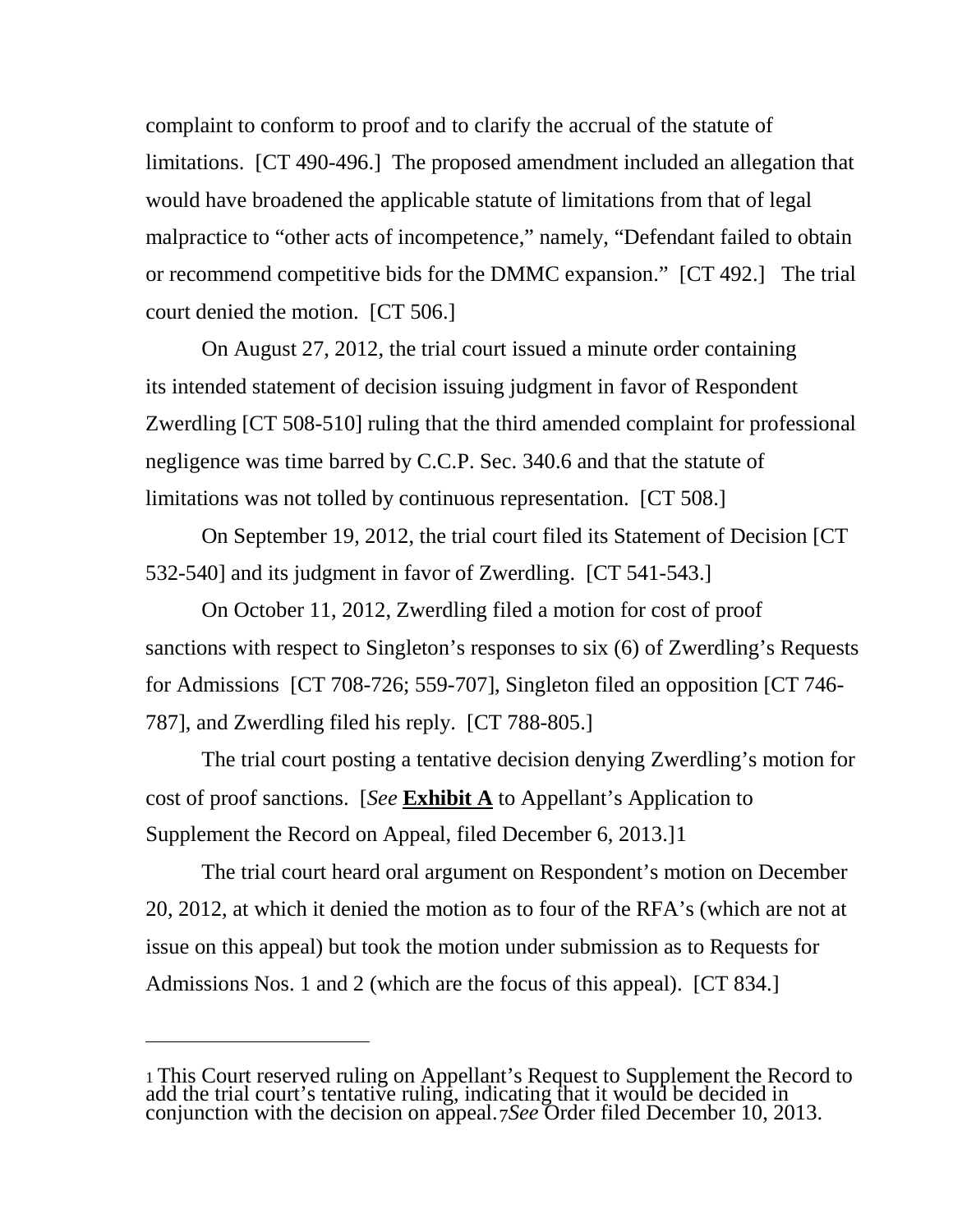Two months after oral argument, on February 26, 2012, the Court issued a minute order granting Zwerdling's motion for cost of proof sanctions as to RFA's 1 and 2 in the amount of \$175,000. [CT 838.]

On April 22, 2013, the Court filed a supplemental judgment for cost of proof sanctions against Singleton in the amount of **\$175,000**. [CT 860-862.]

On April 25, 2013, Singleton filed a notice of appeal with this Court [CT 863-866; 867-868] and on June 20, 2013, Singleton filed a supplemental notice of appeal. [Supplemental Clerk's Transcript ("SCT") 167- 168.]

#### **STATEMENT OF FACTS**

#### **A. The Underlying Dispute**

Appellant Singleton is a physician who has served in the Navy and in private practice. [RT 414-415.] In 1998, he founded a community medical clinic in Los Angeles and named the clinic the Dorothy Mae Medical Clinic (hereinafter "DMMC") in honor of his mother. [CT 535.] He operated the DMMC along with Terry Hannah, a nurse with whom he had both a personal and professional relationship, with Singleton as president and Ms. Hannah as secretary of the DMMC, which was set up as a medical corporation. [CT 535.]

In 2003, Singleton and Hannah decided to expand the DMMC and were referred to Respondent Zwerdling, an attorney and CPA, for assistance in applying for construction loans and preparing corporate tax returns in connection with the loan applications, which Zwerdling agreed to do on a pro bono basis. [CT 535-536.]

Starting in 2003, and over the next several years, Zwerdling prepared DMMC's tax returns, and he also assisted Singleton, his partner Hannah, and DMMC in seeking construction loans (including assisting with loan applications, appraisals, contractors, etc.) for a proposed expansion of the DMMC, as well as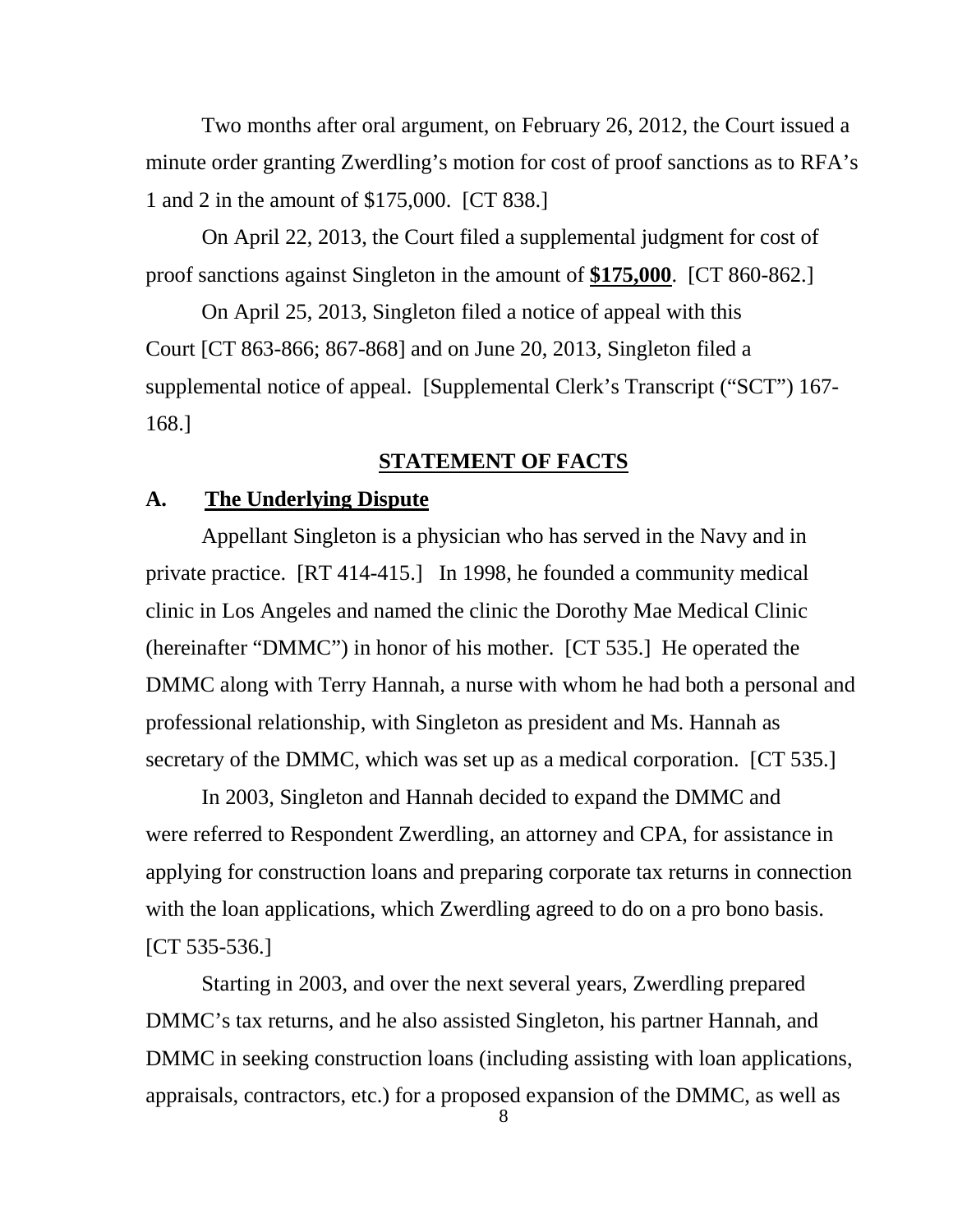reviewing other financing proposals and engaging in community fundraising efforts, in part through his capacity as General Counsel of California Community Investors, Inc., a nonprofit corporation. [*See*, *e.g.*, CT at 349-350, 352-353, 355- 357, 359-360, 362-364, 366-367, 369, 371-372, 376-377, 379, 394, 434-435.]

In the underlying case a good deal of evidence was adduced, and motion practice and trial testimony directed toward, details of construction loan applications, financing proposals, fundraising efforts, appraisals, contacts with contractors, and related issues. For purposes of this appeal, Appellant Singleton will focus on Zwerdling's statute of limitations defense that was ultimately successful at trial and the subsequent judgment for cost of proof sanctions that is the subject of this appeal.

Unbeknownst to Singleton at the time, in 2005 Zwerdling also assisted Singleton's personal and professional partner, Hannah, in drafting articles of incorporation and preparing other corporate filings for a new medical clinic founded by Hannah, the Leah and Michael Hannah Inner City Outreach, Inc. [CT 374, 537.] Thus began the troubles that ultimately came to fruition through the lawsuit.

In May 2006, a dispute arose over the DMMC 2005 corporate tax return prepared by Zwerdling, when Zwerdling refused Singleton's request to change DMMC's ownership percentages between Singleton and Hannah absent provision of additional information, because the requested changes were inconsistent with the ownership percentages reflected on prior years' tax returns [CT 536], which earlier returns Singleton testified had been prepared and signed in error in that respect. [RT 418-421, 423-426.]

In an August 3, 2006 internal memo from Singleton to his partner Hannah, Singleton related several recent discoveries and accused Hannah of covertly signing documents, removing funds from DMMC accounts, and setting up a

9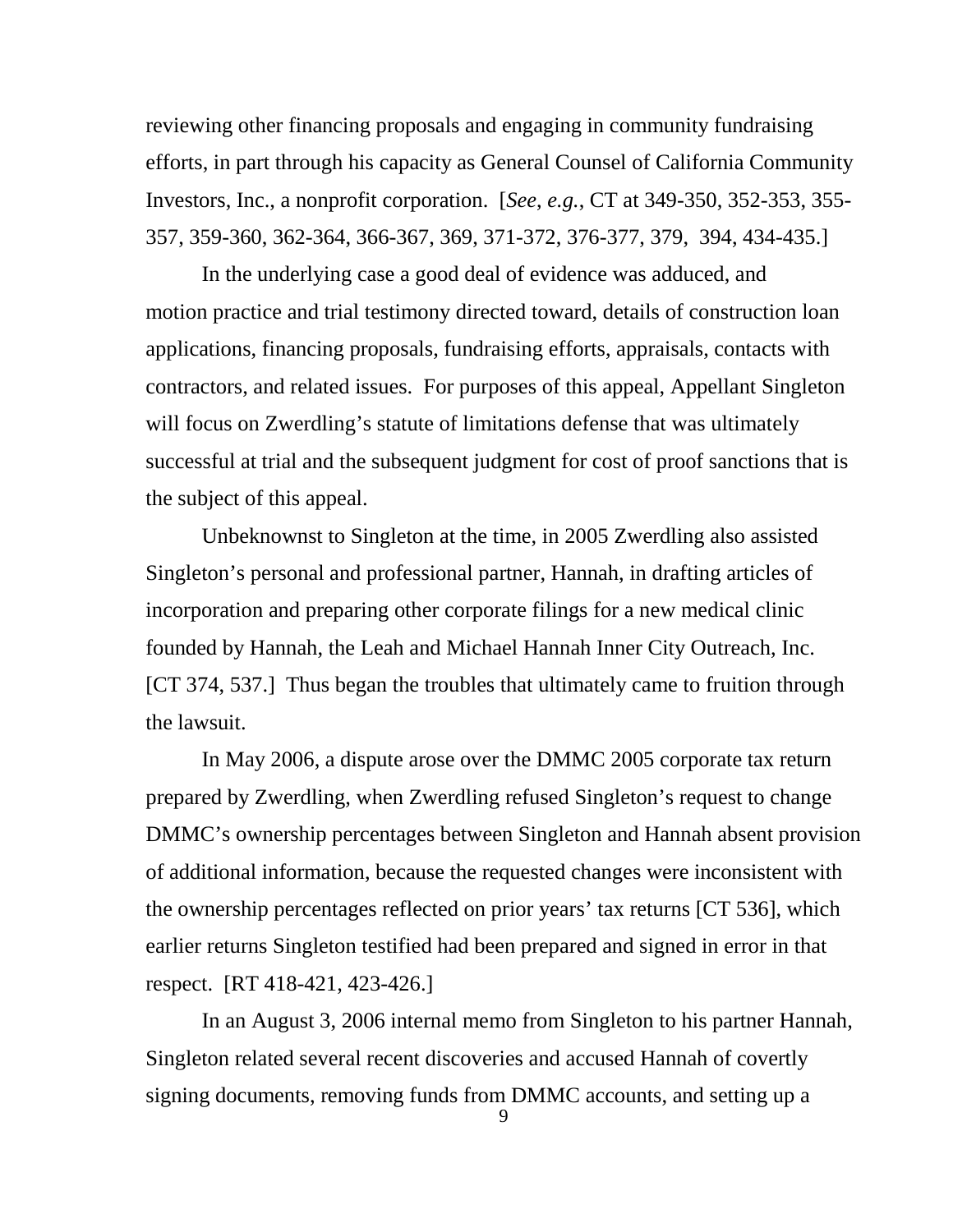competing medical nonprofit using DMMC resources. [CT 269; 536.] The memo noted that Hannah used Zwerdling's assistance to set up the new entity:

In addition, you collaborated with DMMC tax preparer to create this non-profit organization and invited him and others as founding non-profit organization and invited him and others as founding members of the board, putting DMMC in a compromised position. The events described amount to conspiracy, conflict of interest and insider trading, since as owner I was misled and not properly informed by you or the tax preparer acting as agent for DMMC Inc.

I am deeply saddened to write this memo, and I hope the issues identified can be resolved quickly. I hope you understand my position. . . .

During the upcoming month, I will have a payroll done by an outsider, and have billing function also given to an outsider. You will still have limited access to DMMC accounts. [CT 269-270.]

The August 3, 2006 memo was referencing Singleton's recent Discovery that Zwerdling (the "tax preparer") had assisted Hannah in drafting articles of incorporation for the Leah and Michael Hannah Inner City Outreach, Inc. [CT 537.]

Soon after the August 6 memo was sent, and unbeknownst to Singleton, on September 19, 2006 Zwerdling prepared and filed articles of incorporation on behalf of Hannah to create yet another new entity, a corporation named All Family Medical and Wellness Center. [CT 384, 414-416, 537.]

In January 2007, Hannah had announced to Singleton that she was scaling back her duties at DMMC from full-time to part-time (without specifying her other endeavors). [CT 381-382.]

In March 2007, Ms. Hannah called Singleton and advised him that she had left the DMMC. [CT 439.] Singleton wrote an email to Hannah referencing her "abrupt resignation" and stating in part: "I discovered on 19 March 2007, from Dorothy Mae Medical Clinic Patients, that you had been secretly planning your departure for months by setting up a clinic . . . All Family Neighborhood Medical Clinic while you were employed at and a [corporate] officer of DMMC . . . ."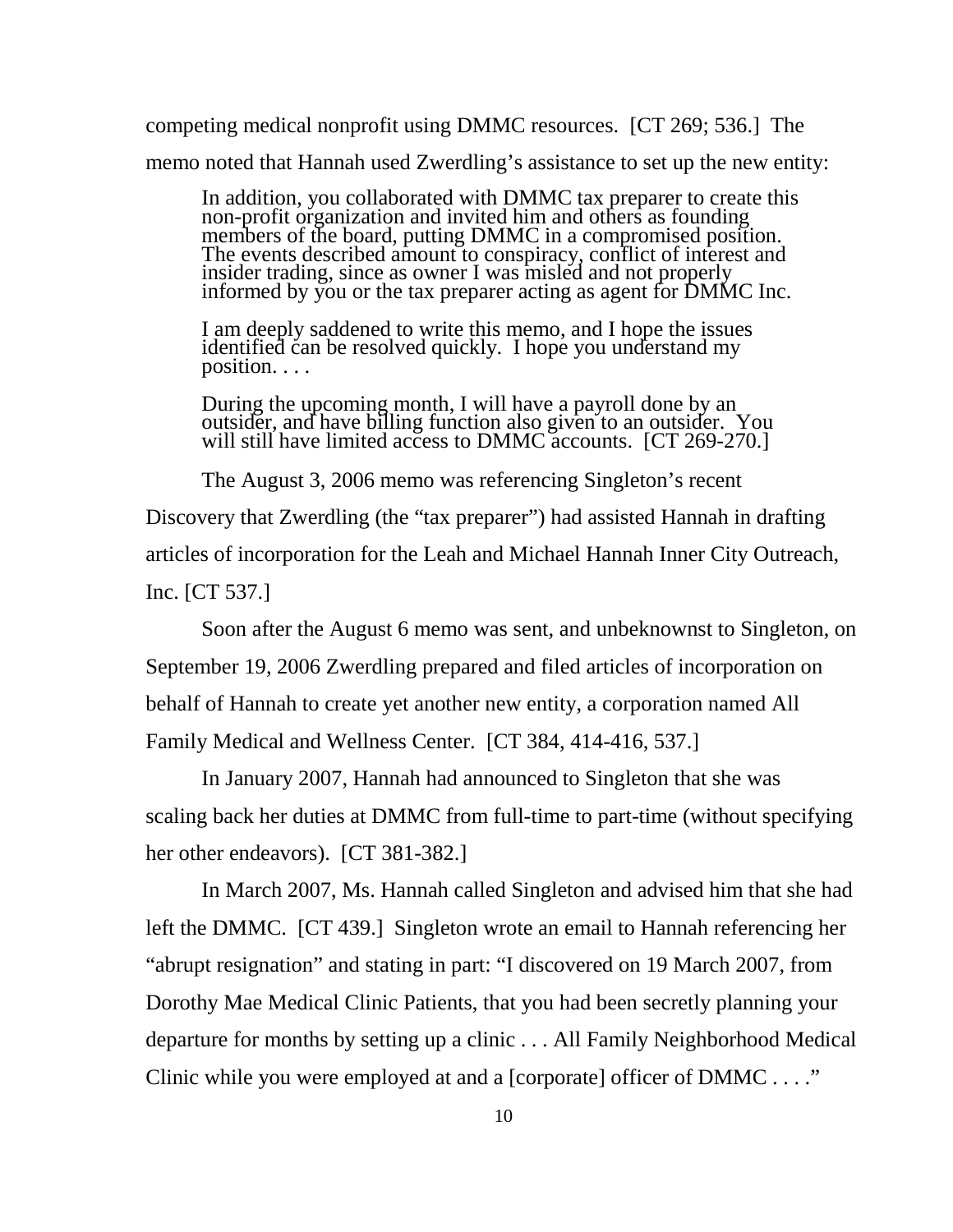[CT 386; *see also* CT 537 (trial court noted that on or about March 12, 2007, Singleton learned that Ms. Hannah had quit DMMC to open the All Family Medical and Wellness Center).]

In addition to Singleton's discovery that Zwerdling had, in Singleton's view, been conflicted and disloyal to DMMC by his assisting Hannah's setting up other medical clinics, Singleton later came to believe that Zwerdling had an ulterior motive for his work with DMMC, namely, to financially assist another company with which Zwerdling had an ongoing business relationship. A company called Golden Hands Construction, Inc. had provided DMMC a bid for expansion of the clinic. [CT 172, 434.] DMMC had paid \$35,000 to Golden Hands in March 2005 toward the expansion project. [CT 436.] Copies of the contracts and related documents between DMMC and Golden Hands are at CT 304-318. Singleton later learned that Zwerdling had a long standing business and personal relationship with Sheldon Baer, the principal of Golden hands. [CT 435.] Singleton asserted that, because of this, there were no competitive bid, and the prices proposed by Golden Hands were excessive. [CT 436.][2](#page-11-0) The trial court found insufficient proof of a profit motive on the part of Zwerdling through his relationship with Golden Hands and Baer or through the proposed expansion of the DMMC. [CT 309.]

 Singleton's and Hannah's parting of ways, both professional and personal, appears to have stemmed from difficulties she experienced dealing with Singleton since his return from deployment in Iraq. [CT 403 (according to Zwerdling, "Singleton had changed considerably since he came back from Iraq, and not for the good."); *see also* CT 263, 172.]

 $\overline{a}$ 

<span id="page-11-0"></span><sup>2</sup> Many issues relevant to the underlying dispute, including as the nature and<br>timing of Zwerdling's services and the potential triggering of the statute of<br>limitations, are addressed in the Declaration of Michael Singleton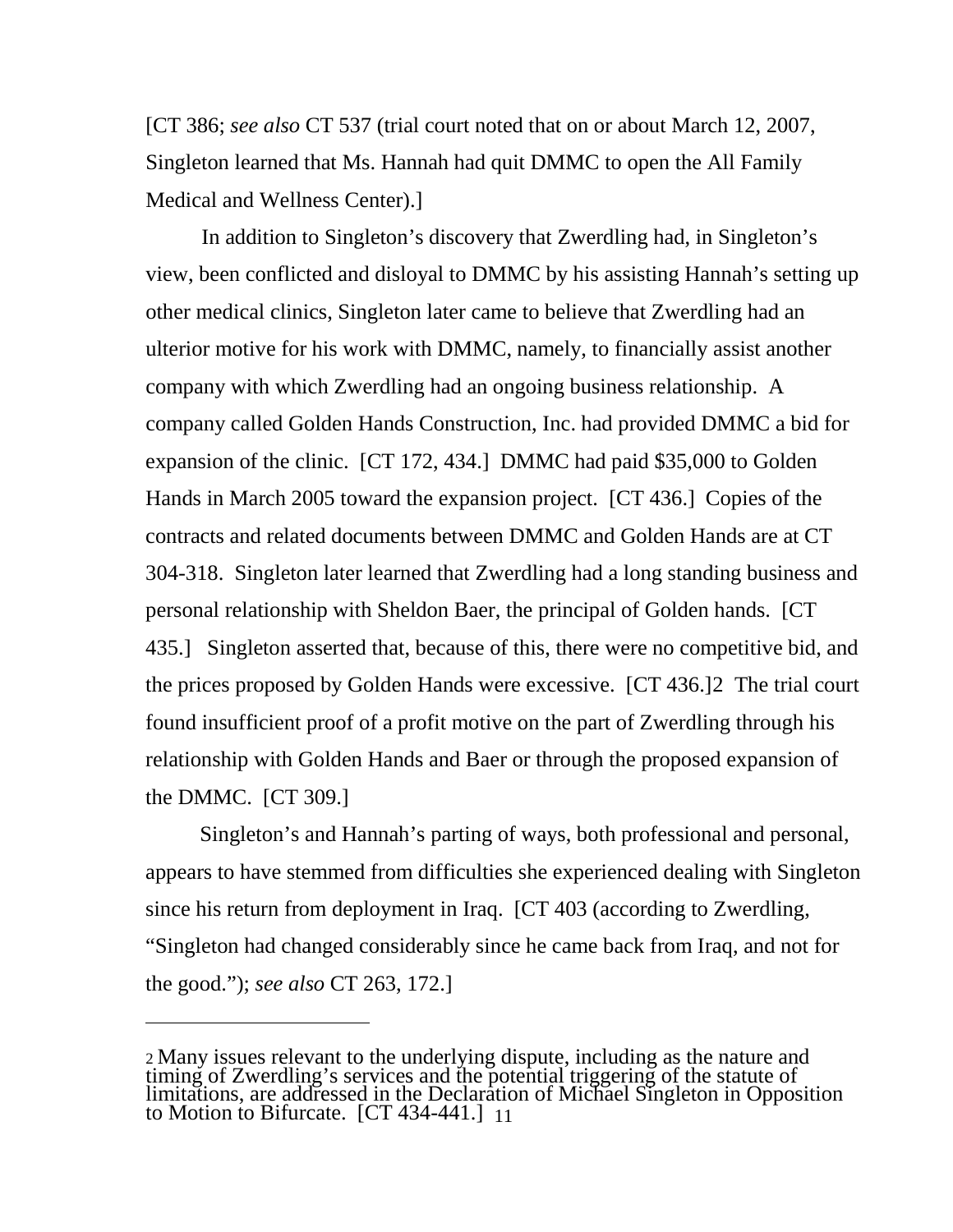In any event, ultimately the contemplated construction loan and the DMMC expansion never materialized, and the project was abandoned.

#### **B. The Litigation and the Bifurcated Judgment for Respondents on the Statute of Limitations Defense**

A bench trial was held on the bifurcated statute of limitations defense. [CT 480-489; 497-498; 506-507.] Singleton' operative complaint included claims for 1) professional negligence (legal malpractice) and 2) breach of fiduciary duty. [CT 130.] The issue at trial was whether Singleton's claims were time-barred by the one year statute of limitations of C.C.P. Sec. 340.6 for legal professional negligence.[3](#page-12-0)

Following trial, the trial court ruled that Singleton's claims were timebarred by C.C.P. Sec. 340 because they were not filed within one year of when he discovered or should have discovered the facts constituting the wrongful act or omission. [CT 535-539.] The trial court found that "Dr. Singleton had sufficient facts confronting him that by March 20, 2007, the statute of limitations began to run (absent any tolling)." [CT 537.]

The trial court based its ruling on the following facts: Zwerdling's refusal

 $\overline{a}$ 

<span id="page-12-0"></span><sup>3</sup> Code Civ. Proc., § 340.6 provides in relevant part:

<sup>(</sup>a) An action against an attorney for a wrongful act or omission other than for actual fraud, arising in the performance of professional services shall be<br>commenced within one year after the plaintiff discovers, or through the use of<br>reasonable diligence should have discovered, the facts constituting act or omission . . . . except that the period shall be tolled during the time<br>that any of the following exist: (1) The plaintiff has not sustained actual injury.

<sup>(2)</sup> The attorney continues to represent the plaintiff regarding the specific<br>subject matter in which the alleged wrongful act or omission occurred.<br>(3) The attorney willfully conceals the facts constituting the wrongful a

<sup>(4)</sup> The plaintiff is under a legal or physical disability which restricts the plaintiff's ability to commence legal action.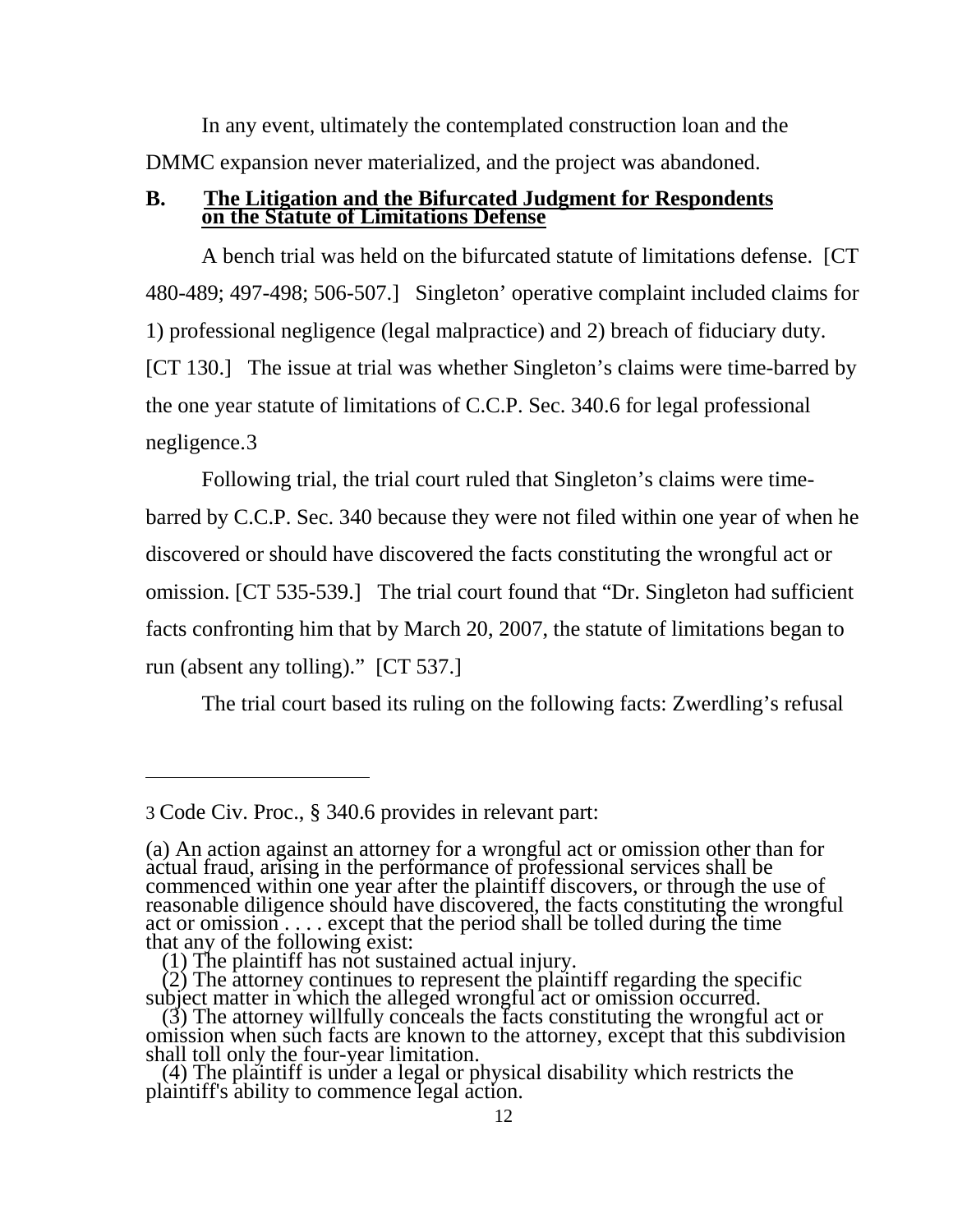to change the clinic ownership percentages on the 2005 corporate tax return; Singleton's discovery that Zwerdling assisted Singleton's business partner Hannah with setting up a new medical clinic; Singleton's memo suggesting that Zwerdling (the "tax preparer") had been disloyal; Zwerdling's filing articles of incorporation on behalf of Ms. Hannah to create the Leah and Michael Hannah Inner City Outreach, Inc. and the All Family Medical and Wellness Center; and Ms. Hannah's quitting DMMC to open the All Family Medical and Wellness Center. [CT 535-537.][4](#page-13-0) The trial court also noted:

[Singleton's] delay, although understandable given his conflicting feelings and conduct towards his former intimate friend and business partner, do [sic] not excuse the requirements of Code Civ. Proc., § 340.6 that any misconduct must be claimed within one year of when it is discovered or should have been discovered. Based on the above, it is clear to the court that plaintiffs discovered or should have discovered the alleged disloyalty of their attorney Mr. Zwerdling no earlier than August of 2006 or no later than March 20, 2007. Accordingly, absent any tolling, plaintiff's complaint is time barred under Code Civ. Proc., § 340.6. [CT 537-538.]

The trial court next addressed the issue of whether the statute of limitations was tolled by continuous representation by Mr. Zwerdling [CT 534,

538-539], framing the issue as follows:

 $\overline{a}$ 

Mr. Zwerdling testified that, in May of 2006, he terminated his relationship with DMMC. To toll the statute of limitations, based on continued representation, plaintiffs must refuse Mr. Zwerdling's evidence. This must be done by establishing that, factually, Mr. Zwerdling did not terminate his representation, or that Dr. Singleton and Demession of Continued representation. (*See, e.g.,Gonzalez v. Kalu* (2006) 140 Cal.App.4th 21, 31 [43 Cal.Rptr.3d 866], 31.) [CT 538.]

The trial court concluded that "the statute of limitations was not tolled by the continuous representation of defendant Paul S. Zwerdling or by any other subsection under Code Civ. Proc., § 340.6(a)." [CT 539.]

<span id="page-13-0"></span><sup>4</sup> Zwerdling had testified in his deposition that he saw no conflict in his setting up the All Family Medical and Wellness Center for Hannah because it was a spa and weight loss clinic and not a primary medical clinic. [CT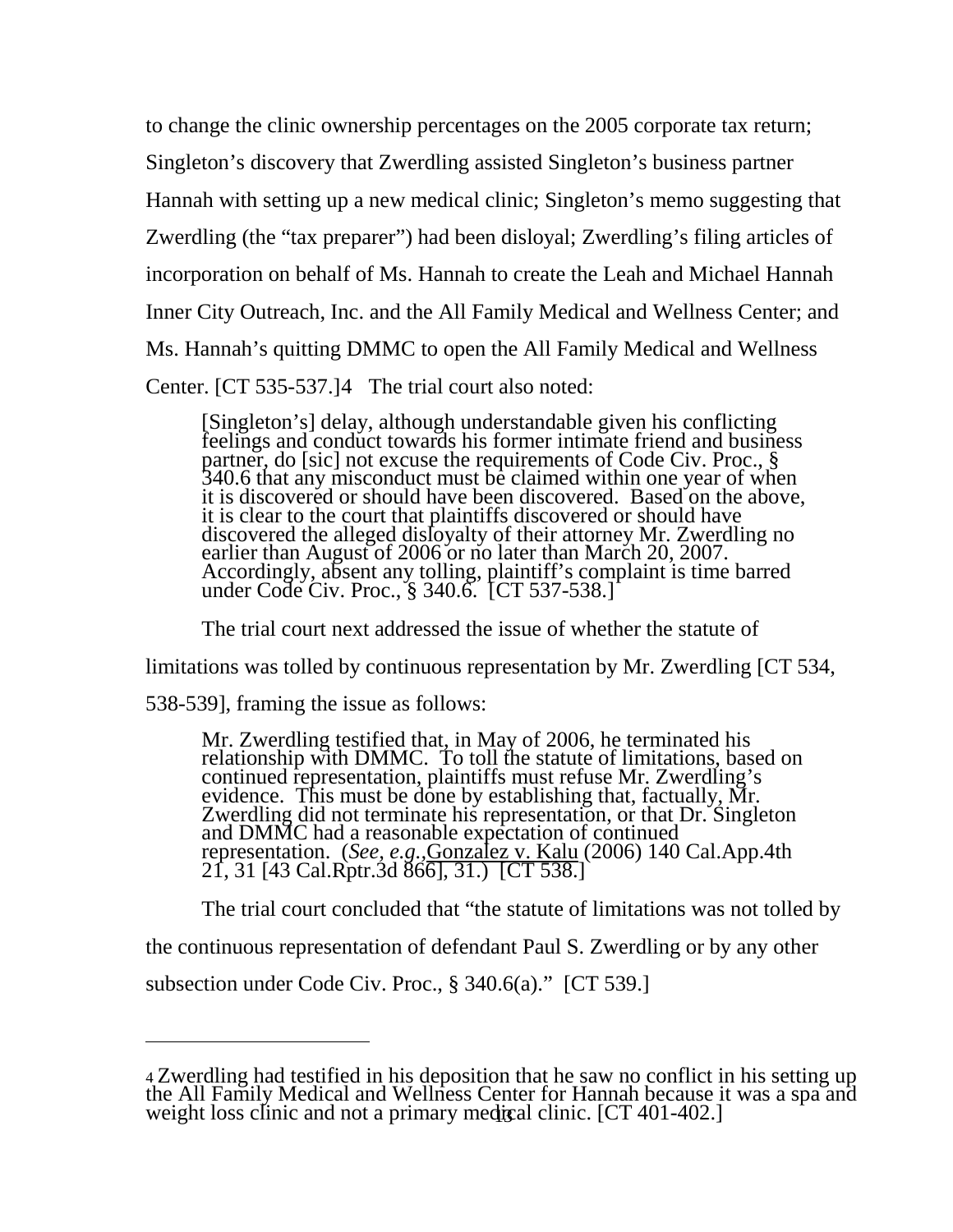The trial court based its ruling of no tolling on some of the same information supporting its ruling that Singleton had sufficient facts confronting him by March 20, 2007 such that the statute of limitations began to run at that time, including Zwerdling's refusal to modify DMMC's tax returns despite Singleton's request and Singleton's August 2006 memo accusing Zwerdling of disloyalty. [CT 538.]

The trial court also based its conclusion of no tolling on the fact that Zwerdling sent a letter in May 2006 to Hannah terminating his tax preparing services to DMMC, and on the fact that there was no contact between Singleton individually, or DMMC, on the one hand, and Zwerdling, on the other hand, after May 2006. [CT 538.]

 The trial court concluded that Zwerdling terminated his representation and that Singleton and DMMC did not have a reasonable expectation of continued representation by Zwerdling:

Dr. Singleton's testimony that he continued to consider Mr. Zwerdling to be DMMC's attorney after August of 2006 is not credible. Certainly, his confidence in Mr. Zwerdling was shattered and this supports the reasonable conclusion that the reason why there was no further contact with Mr. Zwerdling was that the representation had ended and that there was no reasonable expectation that Mr. Zwerdling was continuing to represent the clinic. [CT 539.]

The trial court entered judgment in favor of Respondent. [CT

541-543.]

#### **C. The Judgment Awarding \$175,000 in Cost of Proof Sanctions**

Zwerdling's motion for cost of proof sanctions sought recovery of \$195,000 in legal fees for Singleton's failure to admit the truth of six (6) RFAs. [CT 708-726; 559-707.] The trial court posted a tentative decision denying Zwerdling's motion. [*See* **Exhibit A** to Appellant's Application to Supplement the Record on Appeal, filed December 6, 2013.] The trial court heard oral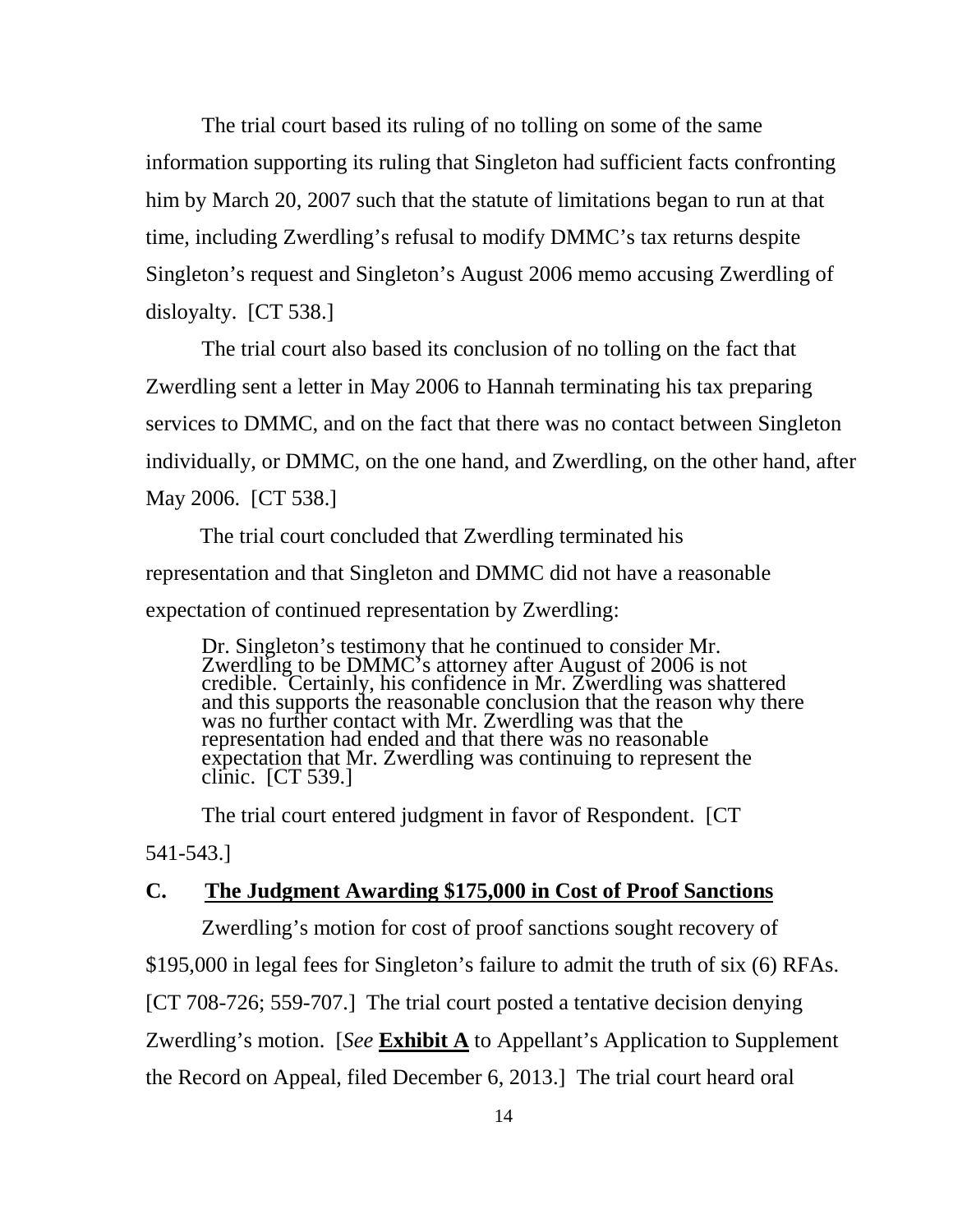argument on December 20, 2012, after which it denied the motion as to four of the RFA's (which are not at issue on this appeal) but took the motion under submission as to Requests for Admissions Nos. 1 and 2 (which are the focus of this appeal). [CT 834.]

RFA Nos. 1 and 2 and the responses thereto were as follows:

Request for Admission No. 1:

Admit that the last time Paul S. Zwerdling provided any legal services to you was in May 2006.

Response to Request for Admission No. 1: Denied.

Request for Admission No. 2: Admit that the last time Paul S. Zwerdling provided any legal services to the DMM Clinic was in May 2006.

Response to Request for Admission No. 2: Denied.

Two months after oral argument, on February 26, 2012, the Court issued a minute order reversing its tentative ruling and granting Zwerdling's motion for cost of proof sanctions as to RFA's 1 and 2, in the amount of **\$175,000**. [CT 838.] The Court filed a supplemental judgment for cost of proof sanctions against Singleton in the amount of \$175,000. [CT 860-862.] This was in addition to the Court's award of \$23,459.80 in litigation costs to Respondent. [CT 835-836.]

#### **STANDARD OF REVIEW**

The determination of whether a party is entitled to expenses under C.C.P. Section 2033.420 is subject to review under the abuse of discretion standard. Laabs v. City of Victorville (2008) 163 Cal.App.4th 1242 [78 Cal.Rptr.3d 372]. "[O]ne of the essential attributes of abuse of discretion is that it must clearly appear to effect injustice . . . ." Dorman v. DWLC Corp. (1995) 35 Cal.App.4th 1808, 1815 [42 Cal.Rptr.2d 459]2d 459. The proper amount, if any, of expenses 15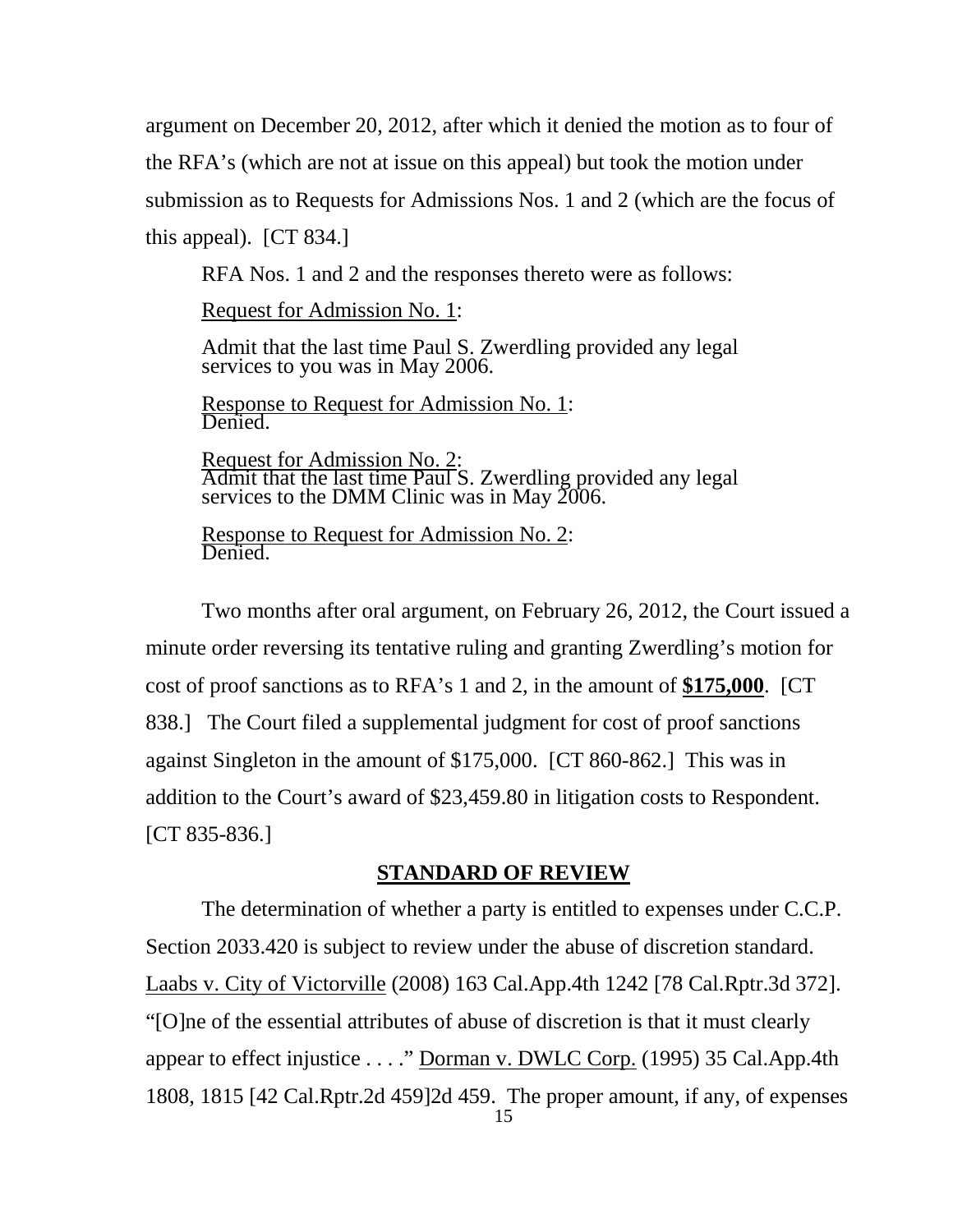awarded would be governed by the abuse of discretion standard and the substantial evidence standard.

#### **LEGAL DISCUSSION**

#### **A. APPELLANT HAD "REASONABLE GROUND TO BELIEVE" HE WOULD PREVAIL ON THE SUBJECT MATTER OF RFA NOS. 1 AND 2**

The trial court's conclusion that Appellant had no reasonable ground to

deny RFAs Nos. 1 and 2 (*i.e.*, for not admitting that Respondent had not provided

legal services to Appellants after May 2006) was an abuse of discretion.

Code Civ. Proc., § 2033.420 provides:

(a) If a party fails to admit the genuineness of any document or the truth of any matter when requested to do so under this chapter, and if the party requesting that admission thereafter proves the genuineness of that document or the truth of that matter, the party requesting the admission may move the court for an order requiring the party to whom the request was directed to pay the reasonable expenses incurred in making that proof, including reasonable attorney's fees.

(b) The court shall make this order unless it finds any of the following:

(1) An objection to the request was sustained or a response to it was waived under Section 2033.290.

(2) The admission sought was of no substantial importance.

(3) The party failing to make the admission had reasonable ground to believe that that party would prevail on the matter.

(4) There was other good reason for the failure to admit.

"Code of Civil Procedure Code Civ. Proc., § 340.6 does not expressly state

a standard

to determine when an attorney's representation of a client regarding a specific

subject matter continues or when the representation ends, and the legislative

history does not explicitly address this question." Nielsen v. Beck (2007) 157

Cal.App.4th 1041, 1048-49 [69 Cal.Rptr.3d 435, 440]35, 440 (2007)(citation omitted).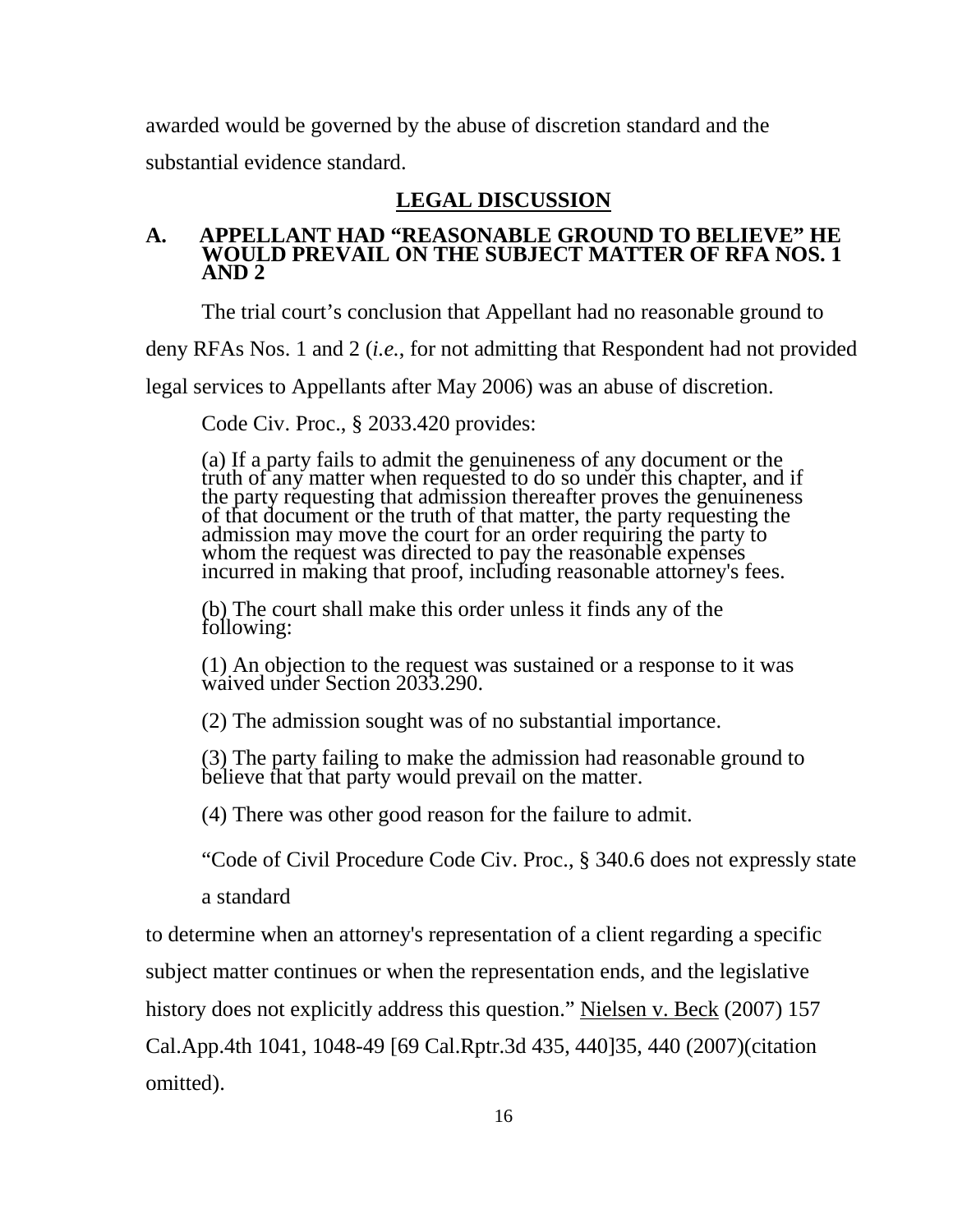In evaluating whether a "good reason" exists for denying a request to admit, "a court may properly consider whether at the time the denial was made the party making the denial held a reasonably entertained good faith belief that the party would prevail on the issue at trial." (Brooks v. American Broadcasting Co. (1986) 179 Cal.App.3d 500,<br>511 [224 Cal.Rptr. 838] [interpreting former Code of Civil<br>Procedure section 2034].)

Laabs, supra, 163 Cal.App.4th 1242, 1276 401 (2008).

The discussion below necessarily examines tolling issues on a statute of limitations argument that Appellant already lost at trial. Appellant addresses these issues not to show that the representation in fact continued – the trial court found that it did not, and Appellant does not appeal that portion of the judgment – but rather to show that Singleton "had reasonable ground to believe that the party would prevail on the matter" (C.C.P. Code Civ. Proc., § 2033.420(b)(3)).

Absent a statutory standard to determine when an attorney's representation of a client regarding a specific subject matter ends, and consistent with the purposes of the continuing representation rule, we conclude that for purposes of ... section 340.6, subdivision (a)(2), in the event of an attorney's unilateral withdrawal or abandonment of the client, the representation ends *when the client actually has or reasonably should have no expectation that the attorney will provide further legal services.* [Citations.] That may occur upon the attorney's express notification to the client that the attorney will perform no further services, or, if the attorney remains silent, may be inferred from the circumstances. *Absent actual notice to the client that the attorney will perform no further legal services or circumstances that reasonably should cause the client to so conclude,* a client should be entitled to rely on an attorney to perform the agreed services and should not be required to interrupt the attorney-client relationship by filing a malpractice complaint. *After a client has no reasonable expectation that the attorney will provide*  further legal services, however, the client is no longer hindered by a potential disruption of the attorney-client relationship and no longer relies on the attorney's continuing representation, so the tolling should end. T *continuous representation should be viewed objectively from the client's perspective* ...."

Gonzalez, supra, 140 Cal.App.4th 21, 30-31 (2006) italics added, fns. omitted.)

In our recent case of Gonzalez, supra, 140 Cal.App.4th 21, an attorney abandoned a client. We held that in such situations,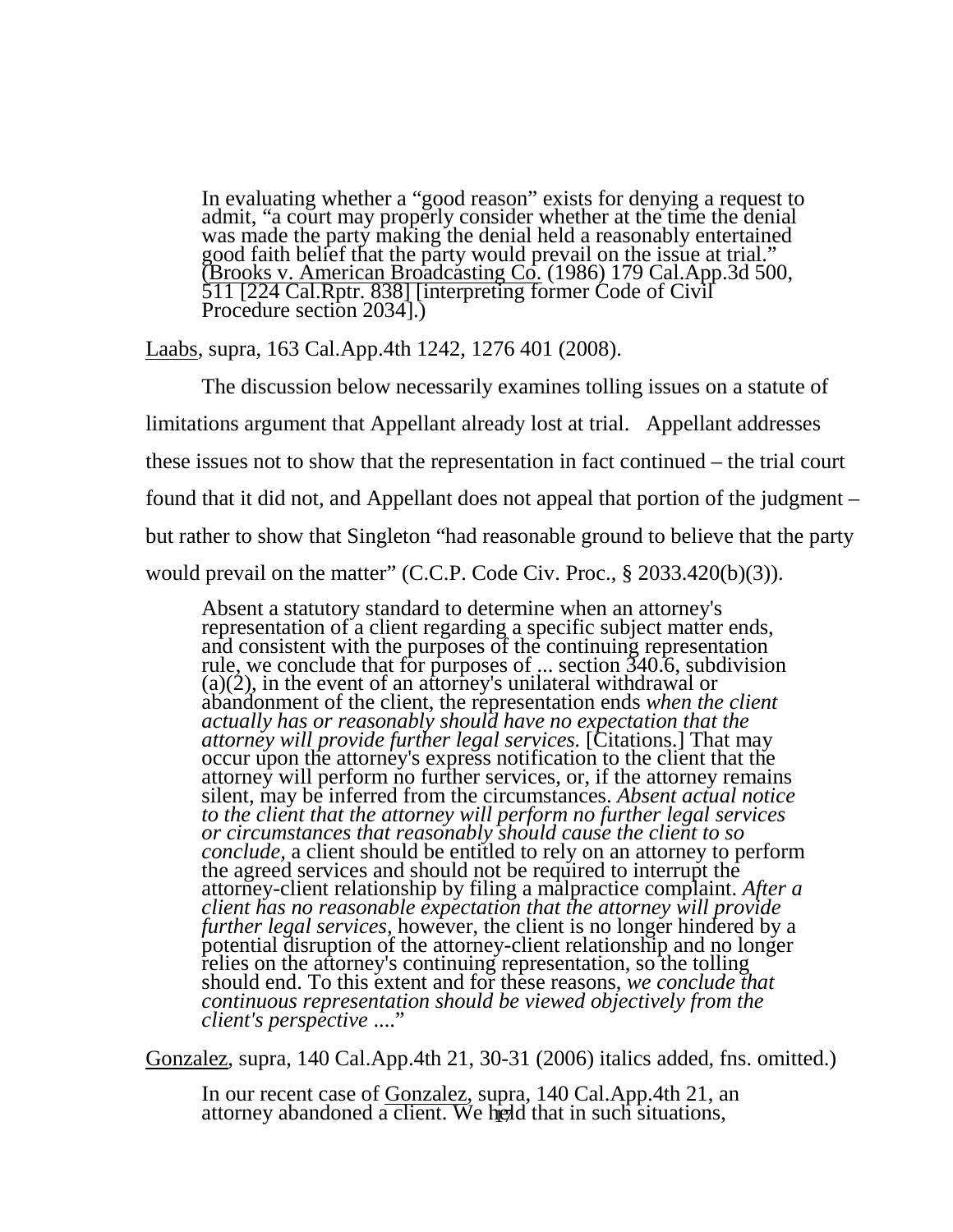"continuous representation should be viewed objectively from the client's perspective...." (Gonzalez, supra, 140 Cal.App.4th 213d 866.) This objective standard examines the evidence through the 866.) This objective standard examines the evidence through the eyes of the client and is appropriate because otherwise an attorney could abandon a client without the client's knowledge, and yet escape a legal malpractice lawsuit. In abandonment cases, the purpose of the rule would be obliterated. Thus, the crucial inquiry in abandonment cases is "when the client actually has or reasonably should have no expectation that the attorney will provide further legal services. [Citation.]" (Gonzalez, supra, 140 Cal.App.4th 213d 866.)

Nielsen, supra, 157 Cal.App.4th 1041, 1049-5035, 441 (2007).

As the court noted in Truong v. Glasser (2009) 181 Cal.App.4th 102, 116,

103 [103 Cal.Rptr.3d 811], 116, 103

Cal. Rptr. 3d 811, 822 (2009):

[T]he application of the continuing-representation tolling provision is rooted in two considerations: it prevents the attorney from defeating a malpractice action by continuing to represent the client until the statute of limitations has run; and it avoids forcing the client to file a lawsuit that would disrupt the ongoing attorney-client relationship, which would prevent the negligent attorney from attempting to correct or minimize the error. [citation omitted]

The court in *Truong* continued:

The attorney's representation is completed when the agreed tasks or events have occurred, the client consents to termination, or (in the context of litigation) when a court grants an application by counsel for withdrawal. (<u>Nielsen</u>, supra, 157 Cal.App.4th 1041, 10493d 435.)<br>For purposes of the statute of limitations, the attorney's representation is concluded as to the specific subject matter when the parties agree, and does not depend on a formal termination like withdrawing as counsel of record. (See, e.g., Shapero v. Fliegel (1987) 191 Cal.App.3d 842, 848 [236 Cal.Rptr. 696]. 696 [the failure to formally withdraw as attorney of record, standing alone, will not toll the statute of limitations under the rubric of continued representation]; Hensley v. Caietti (1993) 13 Cal.App.4th 1165, 1173 [16 Cal.Rptr.2d 837]2d 837 ["[t]he period of tolling should not turn upon the fortuity of the time of delivery of notice of discharge to counsel"].) The continuous representation tolling provisions "ultimately [depend], not on the client's subjective beliefs, but rather on evidence of an ongoing *mutual* relationship and of activities in furtherance of the relationship." (Worthington v. Rusconi (1994) 29 Cal.App.4th 1488, 1498 [35 Cal.Rptr.2d 169]2d 169, fn. omitted.)

Id. at p. 1488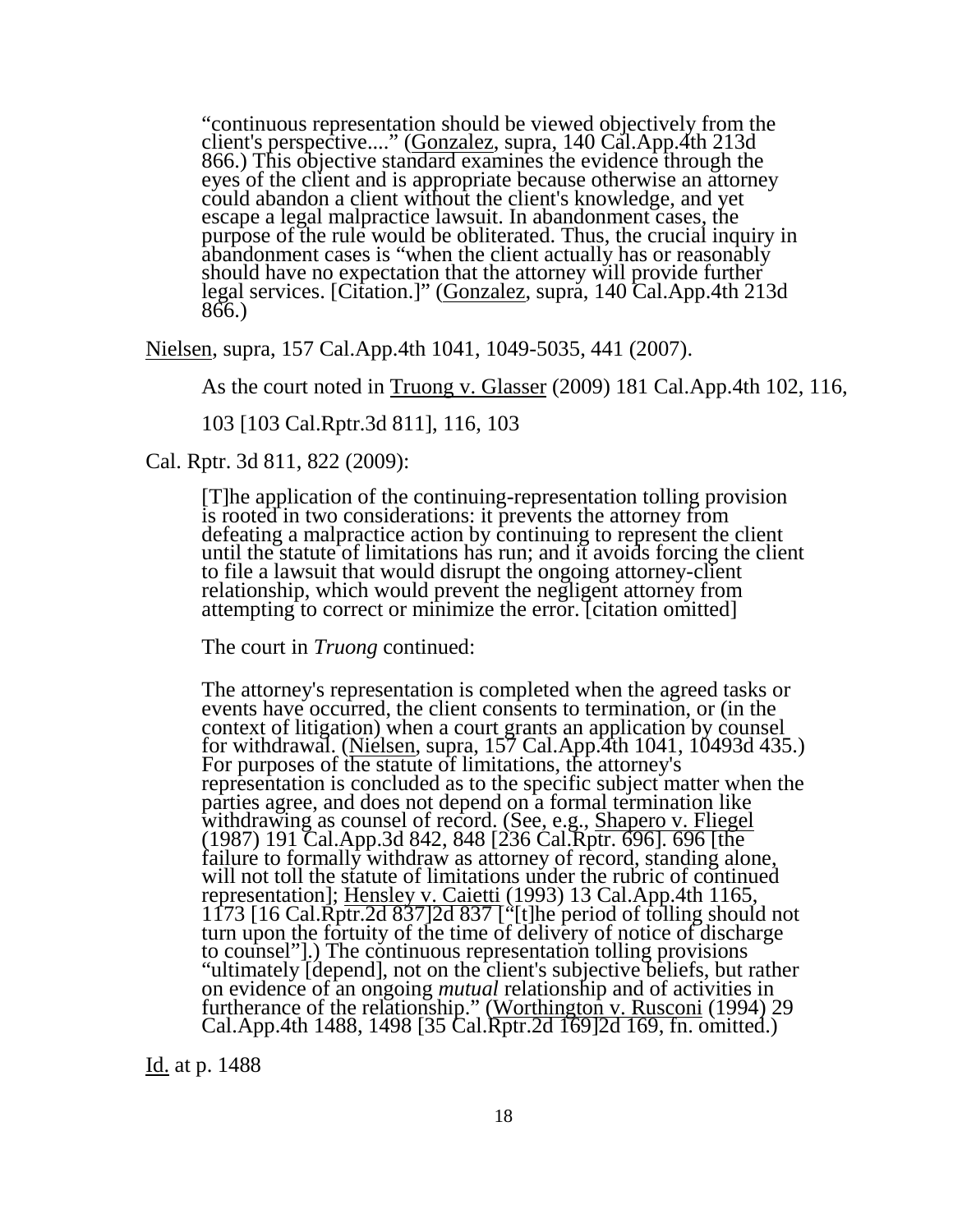In the instant case, the "agreed tasks or events" (Truong, supra, 181 Cal.App.4th 102) did not occur, as those tasks and events in Zwerdling's representation were the next year's tax returns. Moreover, in the instant case, the "tasks and events" associated with a central aspect of Zwerdling's representation (preparing DMMC's tax returns) were inherently sporadic – i.e., annual – and thus the lack of contact did not implicitly or inherently suggest termination of representation. *See, e.g.,* Laclette v. Galindo (2010) 184 Cal.App.4th 919, 928-29 [109 Cal.Rptr.3d 660, 666]0, 666 (2010) (fact that "there had been no contact between [attorney] and [client] between January 25, 2005 . . . and February 9, 2007" did not establish lack of continuous representation as a matter of law). As the trial court aptly noted in its tentative decision denying the motion for cost of proof sanctions: "But the fact that plaintiff could not prove tolling does not mean that plaintiff did not have a reasonable basis ground to believe that Zwerdling was continuing to represent plaintiffs, especially where Zwerdling was providing tax services that occur only once a year." *See* **Exhibit A** to Appellant's Application to Supplement the Record on Appeal, filed December 6, 2013.]

As noted above, the trial court based its conclusion of no tolling on the fact that Zwerdling sent a letter in May 2006 to Hannah terminating his tax preparing services to DMMC and the fact that there was no contact between Singleton individually, or DMMC, on the one hand, and Zwerdling, on the other hand, after May 2006. [CT 538.] The letter was dated May 10, 2006 from Zwerdling to Hannah as "Secretary of Corporation" and "Director of Accounting Dept." and addressed to DMMC's offices, and it stated, in its entirety:

Dear Terri:

Thank you for letting me be of service to Dorothy Mae Medical Inc. by preparing the 2005 Corporate tax returns. Since the building expansion program efforts have ceased, which was the original reason for me to prepare Dorothy Mae Medical Inc. corporate tax returns, (due to the problems with your previous tax preparer), I have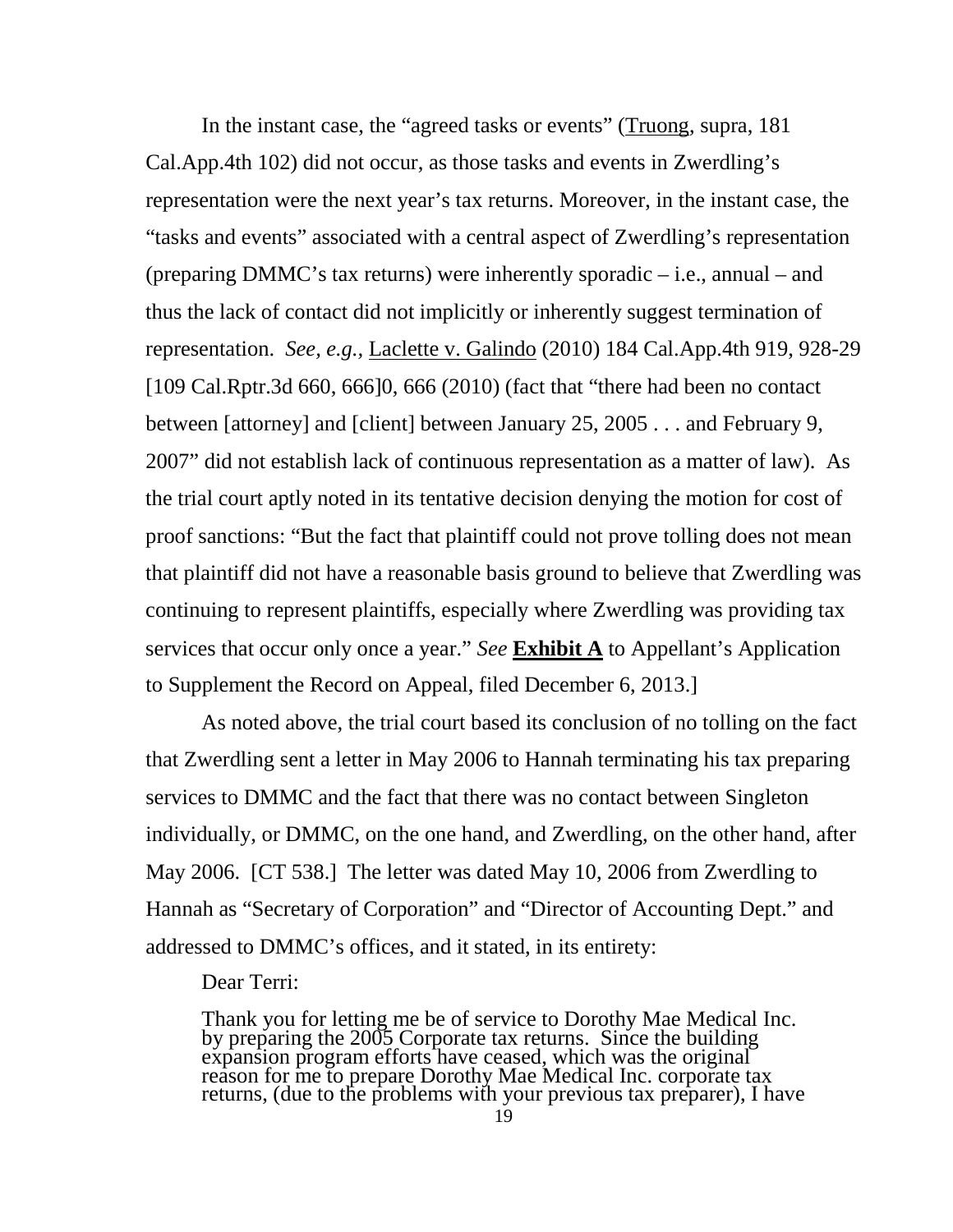chosen not to prepare tax returns for Dorothy Mae Medical Inc. for 2006 and in the future.

Sincerely, Paul Zwerdling, Esq. [CT 179.]

 The Zwerdling letter gave notice of termination of Zwerdling's services as tax preparer only [CT 179] but did not address Zwerdling's legal or other services. [*See* CT at 349-350, 352-353, 355-357, 359-360, 362-364, 366-367, 369, 371-372, 394.]

Moreover, there was a dispute as to this letter. The letter was addressed to Ms. Hannah at DMMC, not to Singleton. [CT 179.] Other significant correspondence had been sent to both Hannah and Singleton. [*See, e.g.,* CT 394.] Further, Zwerdling testified that the letter confirmed prior oral conversations with Hannah, but not with Singleton, in which Zwerdling had stated his intentions to terminate his tax preparation services for DMMC. [CT 397.] At trial, Singleton denied receiving the termination letter or being aware of it at the time. [RT 426, 431; CT 538.] Singleton asserted that the letter was fabricated. [CT 436-437.]

As the trial court aptly noted in its tentative decision:

Further, no evidence was offered that Singleton was on clear notice that Zwerdling was no longer representing plaintiffs before this action was filed. All that was presented at trial w[as] that Hannah as agent for Zwerdling accepted the termination letter. But it was never proved that the termination letter was addressed to, sent to, or received by Singleton, who then ignored the letter when responding to the RFA<sub>s</sub>.

[*See* **Exhibit A** to Appellant's Application to Supplement the Record on Appeal, filed December 6, 2013.]

Singleton's lack of receipt of Zwerdling's termination letter to Hannah meant that Singleton had no expectation that the counsel's "agreed tasks and events" would not occur and also that the client did not "consent[] to termination." Truong, supra, 181 Cal.App.4th 102, 116.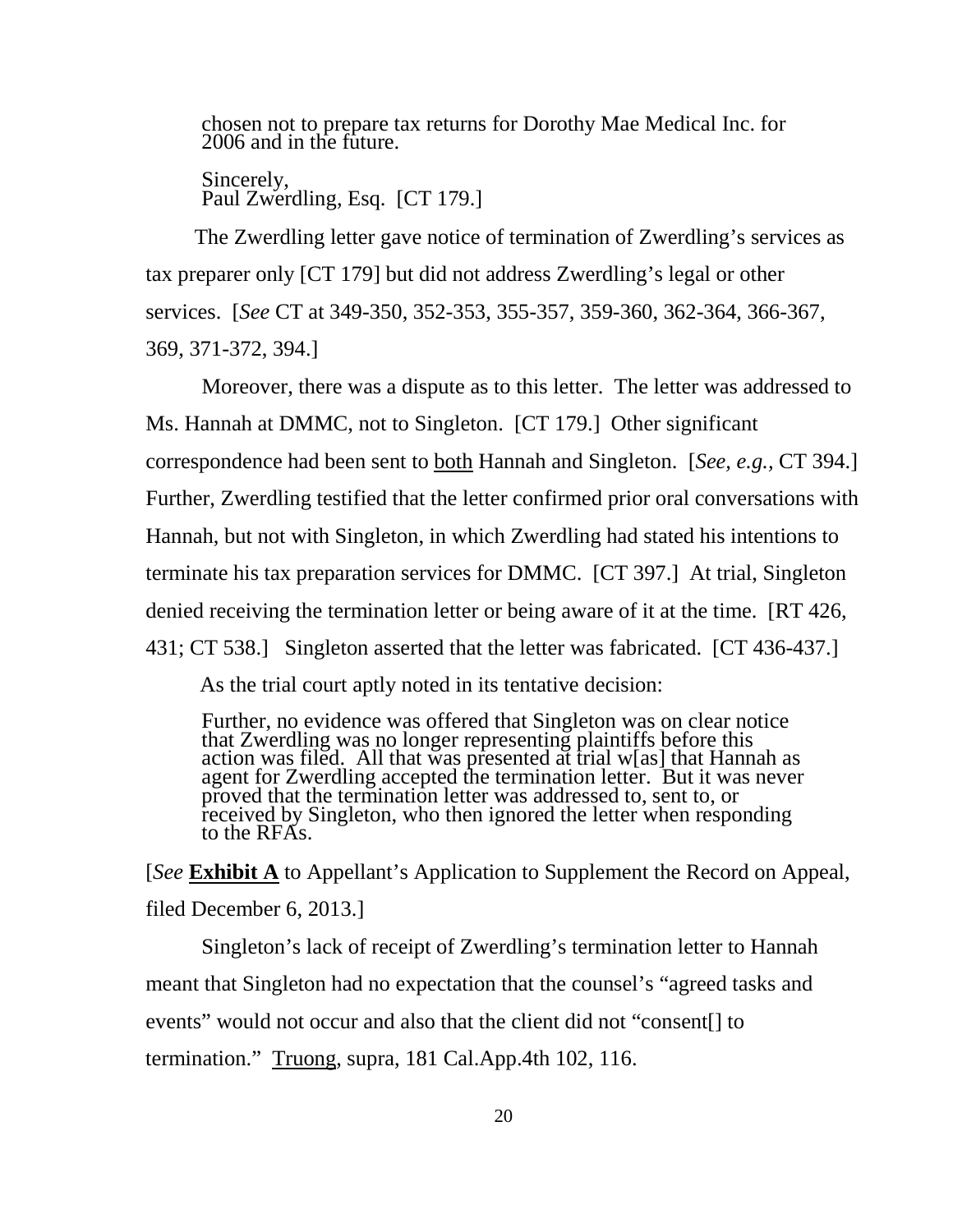Inexplicably, however, the trial court in its statement of decision [CT 533- 540] recanted its finding in the tentative ruling that "[a]ll that was presented at trial w[as] that Hannah as agent for Zwerdling accepted the termination letter" and "[b]ut it was never proved that the termination letter was addressed to, sent to, or received by Singleton . . . ." [*See* **Exhibit A** to Appellant's Application to Supplement the Record on Appeal, filed December 6, 2013.]

 Instead, in its statement of decision, the trial court found dispositive as to Singleton's knowledge and notice the fact that that "Mr. Zwerdling sent a letter terminating his services as attorney for the Clinic in May of 2006." [CT 538.] The trial court's explanation for this "about-face" is opaque, at best:

These facts point to the following: (1) plaintiff's denial that Mr. Zwerdling sent the termination letter is not credible because it is clear that after Mr. Zwerdling's refusal to change the tax returns, and Dr. Singleton's August 2006 accusations, Dr. Singleton continued with his relationship with Ms. Hannah. This is significant because Ms. Hannah had acknowledged to Dr. Singleton that Mr. Zwerdling had performed legal work on her behalf to establish the non profit entity known as the Leah and Michael Hannah Inner City Outreach Inc. and (2) Dr. Singleton was aware that his relationship with Ms. Hannah was deteriorating. The reasonable inference is that the attorney for the clinic can offer no more service and, in fact, is working at cross purposes. The above leads this court to conclude that Dr. Singleton's testimony that he continued to consider Mr. Zwerdling to be DMMC's attorney after August of 2006 is not credible.

[CT 538-539.] The trial court's analysis of why Singleton's denial of receipt of the Zwerdling termination letter was not credible did not address the letter at all. Instead, the court discussed other facts supporting inferences as to why Singleton's belief that Zwerdling still represented DMMC was unreasonable, having nothing to do with whether Singleton received the letter – the issue on which the trial court flip-flopped from its tentative decision. The departure of the factual findings from the tentative decision to the statement of decision indicates and abuse of discretion and a lack of substantial evidence in the statement of decision. 21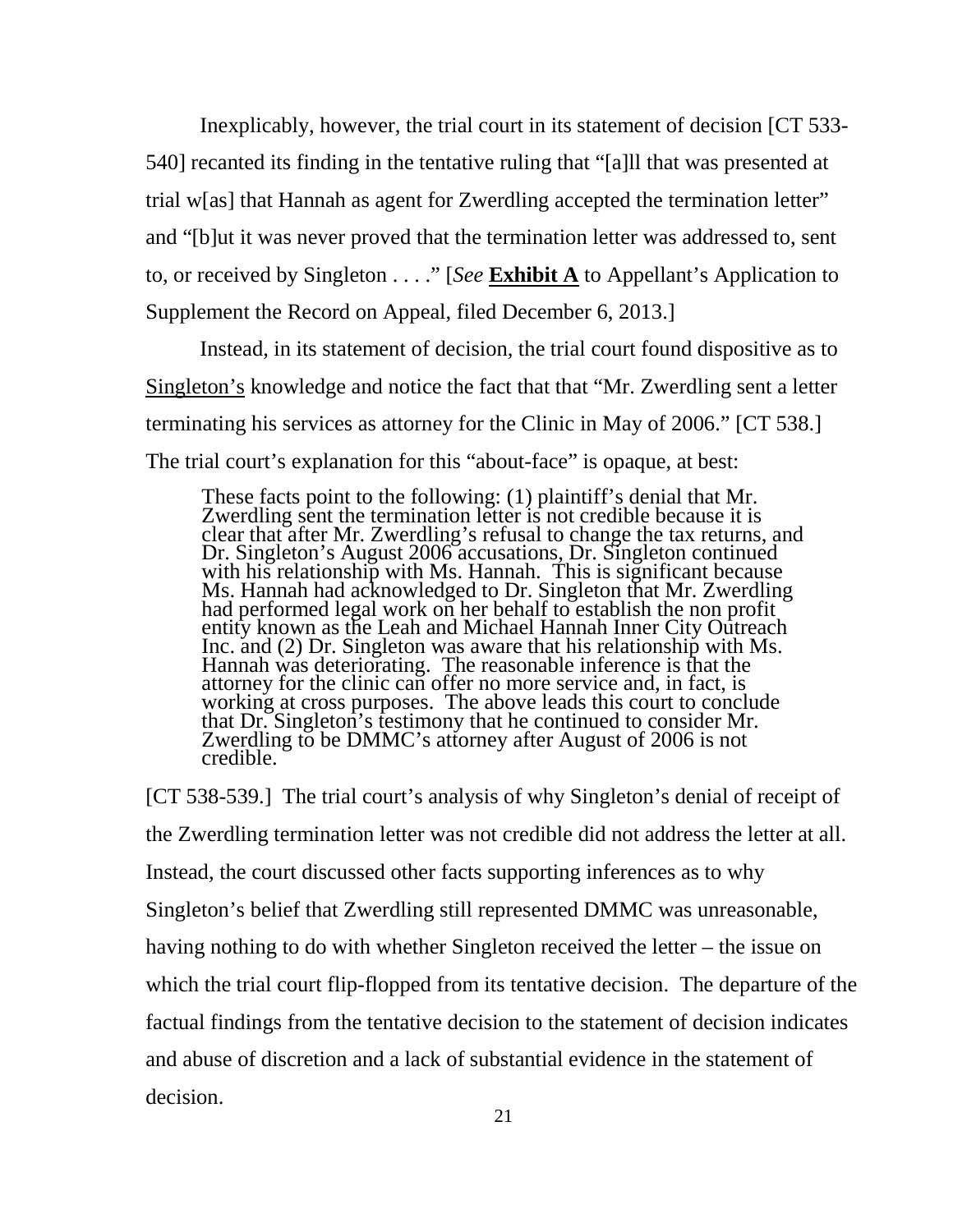#### **B. APPELLANT HAD "GOOD REASON FOR REFUSING TO ADMIT" RFA NOS. 1 AND 2**

In addition to having "reasonable ground to believe [he] would prevail on the matter, there was "other good reason for the failure to admit" RFAs 1 and 2. C.C.P. Code Civ. Proc., § 2033.420(b)(4). While the "reasonable ground" prong Code Civ. Proc., § 2033.420(b)(3) had to do with issues of evidence as they related to continuous representation for tolling the statute of limitations, the "good reason" prong of Code Civ. Proc., § 2033.420(b)(4) relates, in this case, to the phrasing of the particular RFAs at issue. Analysis of the wording of the RFAs demonstrates the reasonableness of Singleton's responses thereto and the abuse of discretion of the trial court's awarding cost of proof sanctions.

The RFAs might have been drafted so as to trigger admissions of facts that by definition had to be in Singleton's personal knowledge for him to either deny or admit. A potential example would be "Admit that you are not aware of any legal services performed by Paul S. Zwerdling to you [or the DMMC] after May 2006." In response, Zwerdling either would have received an admission or, if he received a denial, he could have asked in a companion interrogatory: "Please identify all legal services performed by Paul S. Zwerdling to you [or the DMMC] after May 2006." The phrasing of such a question would be personal to the responding party's knowledge and does not leave it to speculation or lack of personal knowledge as to what legal services Zwerdling might have performed outside of Singleton's presence or personal knowledge.

Instead, Zwerdling asked a different question: "Admit that the last time Paul S. Zwerdling provided any legal services to you was in May 2006." Unless Singleton had personal knowledge of what legal services Zwerdling performed and when, he might not be able to admit to the requests – and in fact he was unable to do so and he denied the requests. The phrasing of RFAs 1 and 2 was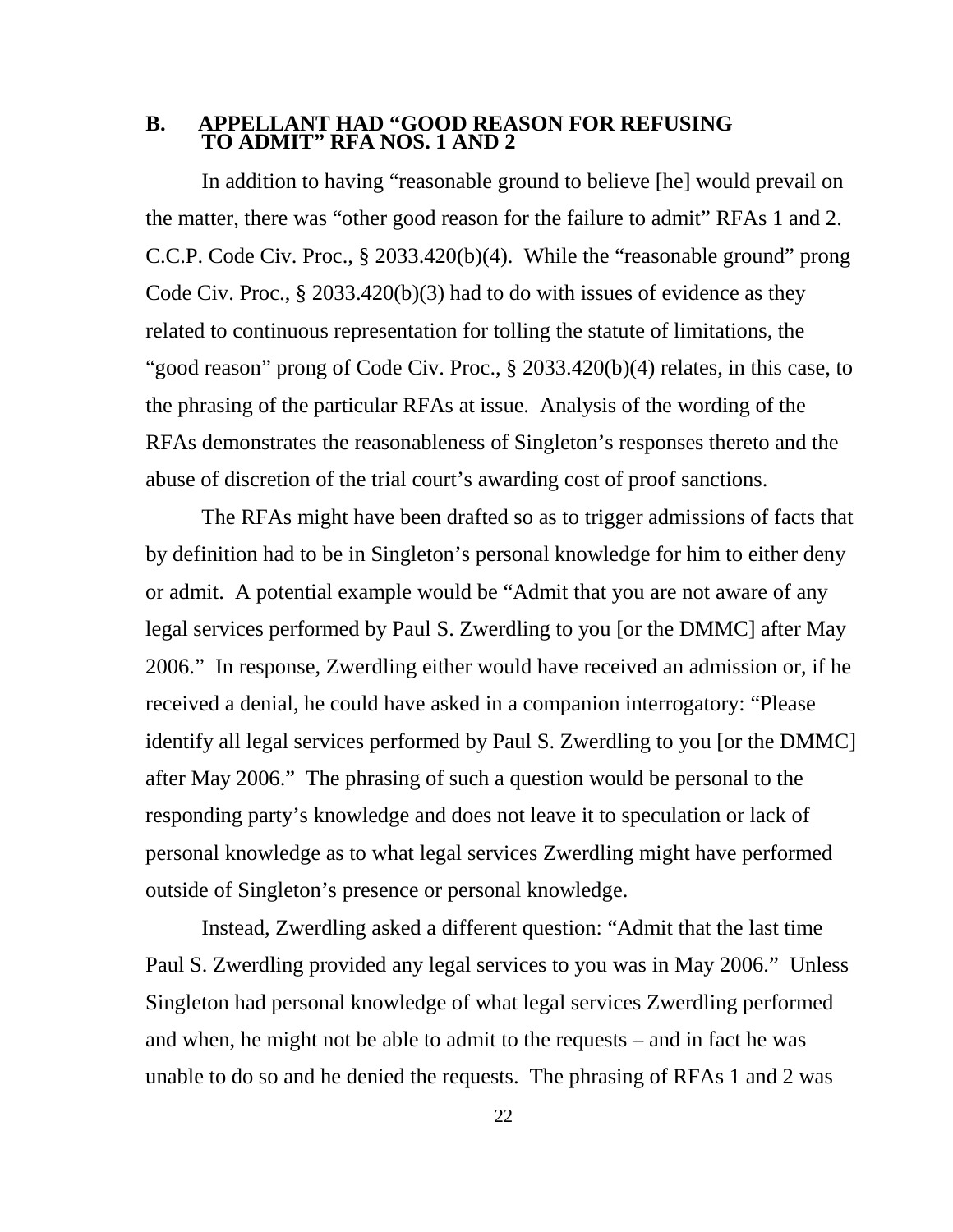not personal to responding party Singleton's knowledge, leaving him to speculate at best as to what legal services if any Zwerdling might have performed after May 2006, outside of Singleton's presence or personal knowledge. This is especially the case as Zwerdling interfaced with Hannah rather than Singleton and Singleton relied on Hannah for day-to-day operations at the DMMC. [*See* CT 765 (Singleton declaration in opposition to cost of proof sanctions motion, stating that "Ms. Hannah did run the day to day operations of the clinic and was authorized to communicate with Mr. Zwerdling."); CT 172 (Zwerdling testified that "Hannah was my primary contact at The Clinic" and "Singleton worked as a full time Navy physician in San Diego"); CT 211 (Singleton testified in deposition that "Terri [Hannah] was the primary provider at the clinic" and that "I worked . . . at the Naval Hospital Camp Pendleton").]

Because of the phrasing of the RFAs, Singleton's denials pointed to a lack of information about Zwerdling's legal services, more than information about a lack of Zwerdling's legal services. As a result, there was "other good reason for the failure to admit" RFAs 1 and 2, C.C.P. Code Civ. Proc., § 2033.420(b)(4) -- regardless of whether or not Singleton had reasonable ground to believe he would prevail on the matter requested.

In hindsight, Singleton might have answered the actual RFAs ("Admit that the last time Paul S. Zwerdling provided any legal services to you [or the DMMC] was in May 2006") with an explanatory objection, along the lines of "Responding Party has insufficient facts and information to admit or deny the request," rather than a denial. In that case, Zwerdling still would not have gotten the admission he was groping for, but Singleton would have escaped any potentially punitive results under Code Civ. Proc., § 2033.420 having objected to rather than denied the request. *See* Wimberly v. Derby Cycle Corp. (1997) 56 Cal.App.4th 618, 636 [65 Cal.Rptr.2d 532]1997)("We agree Wimberly is not 23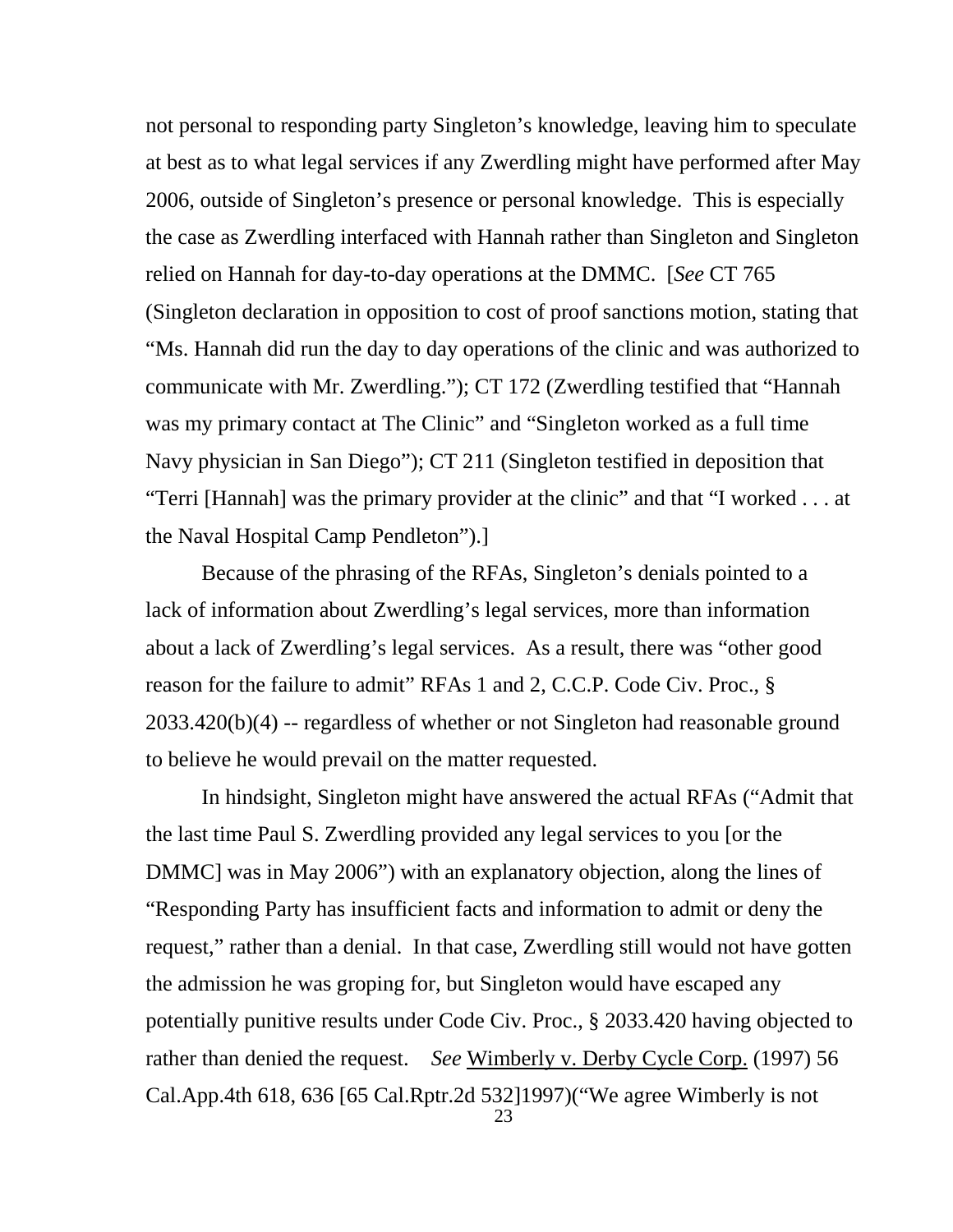entitled to costs associated with the medical care issue, because he made no motion to compel a further response after Derby objected to the request for admission.").

Based on the phrasing of these particular RFAs, it is manifestly unjust for Singleton to be saddled with a \$175,000 bill for legal fees. Such a result not only "appears to effect injustice," but actually does so. *See* Dorman, supra, 35 Cal.App.4th 1808, 1815 ("[O]ne of the essential attributes of abuse of discretion is that it must clearly appear to effect injustice . . . .").

# **C. THE \$175,000 AMOUNT OF LEGAL FEES AWARDED WAS AN ABUSE OF DISCRETION AND WAS NOT SUPPORTED BY SUBSTANTIAL EVIDENCE**

Assuming, *arguendo*, that cost of proof sanctions were appropriate, which Appellant disputes, the \$175,000 amount of the cost of proof sanctions was an abuse of discretion and was not supported by substantial evidence, for several reasons.

 First, Respondent did not need a trial to prove the requested fact that Zwerdling did not provide legal services after May 2006. Respondent obtained in Appellant's deposition the information that they sought to obtain through RFAs 1 and 2. In Singleton's deposition, Zwerdling asked: "Do you know of any services that Mr. Zwerdling provided to the clinic after May 10 of 2006?" [CT 212]; "What did he do, specifically?" [CT 212]; "I'm asking you about services he provided to the clinic, the Dorothy Mae Clinic, after May 2006; not services he might have provided to anybody else . . . ." [CT 212-213]; "Can you tell me whether you have any facts that Mr. Zwerdling provided legal services to the clinic after May of 2006?" [CT 213.]; and "[W]hat services did he provide to Dorothy Mae Medical Clinic for the benefit of Dorothy Mae Clinic after . . . May 10, 2006? [CT 214.] No substantive responses were forthcoming. [CT 212- 216.] Singleton did not identify any services provided to the DMMC (as opposed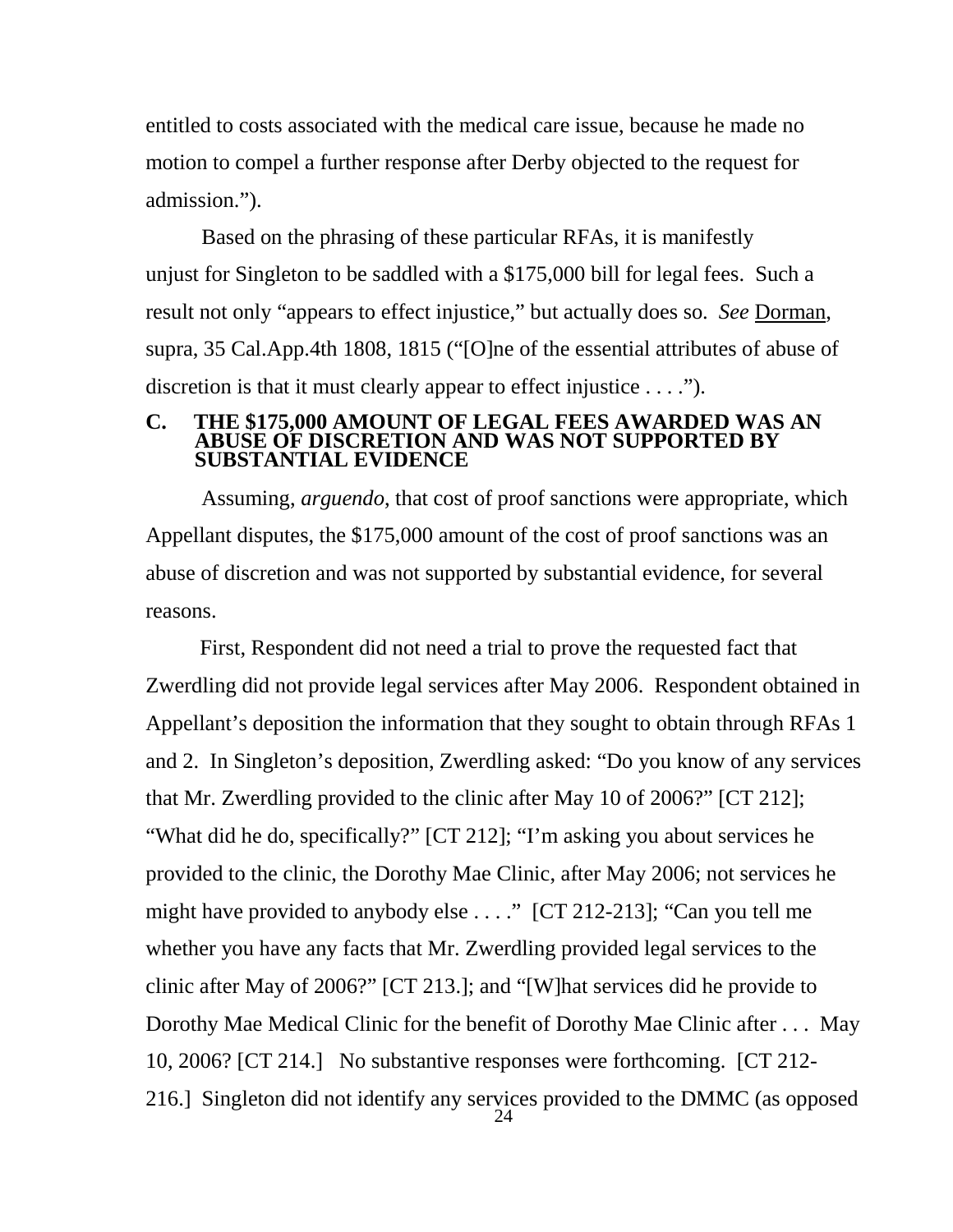to the other entities that Zwerdling and Hannah had surreptitiously formed). Id. at p. 1808

 The deposition testimony appears definitive on the issue. This deposition was taken on June 21, 2011, Id. at p. 1808 five weeks after Appellant had served his RFA responses on May 14, 2011 [CT 572] and over a year prior to the August 2012 trial. Respondents had the requisite evidence from the deposition and, along with a declaration from Zwerdling, could have used it to file a summary judgment motion based on the deposition testimony they elicited. Had they done so, a trial would have been unnecessary, and the massive legal fees claimed for proving this point at trial also would have been unnecessary. The award of \$175,000 in costs sanctions was therefore an abuse of discretion.

Second, the amount awarded was an abuse of discretion. As an initial matter, although Zwerdling's motion for cost of proof sanctions sought recovery of \$195,000 in legal fees for Singleton's failure to admit the truth of six (6) RFAs [CT 708-726; 559-707], the trial court awarded cost of proof sanctions of \$175,000 as to only 2 of those 6 RFA's [CT 838] – and those two being essentially one RFA, as RFAs 1 and 2 asked the same question (Did Zwerdling provide legal services after May 2006?) as to Singleton and DMMC.

Further, Respondents took the position that they are entitled to legal fees for **every minute of attorney time after May 2011**, when Singleton denied RFAs 1 and 2 [*See* Motion for Cost of Proof Sanctions, at CT 714, line 21-28], rather than, as compensable under C.C.P. Code Civ. Proc., § 2033.420, the fees needed to prove the matter that was not admitted, namely, that Zwerdling did not provide legal services after May 2006. Respondent in his cost motion justified this approach by contending that "Since all the facts surrounding tolling and statute of limitations issues were completely intertwined, all fees incurred defending this case since May 2006 are connected with proving up this defense."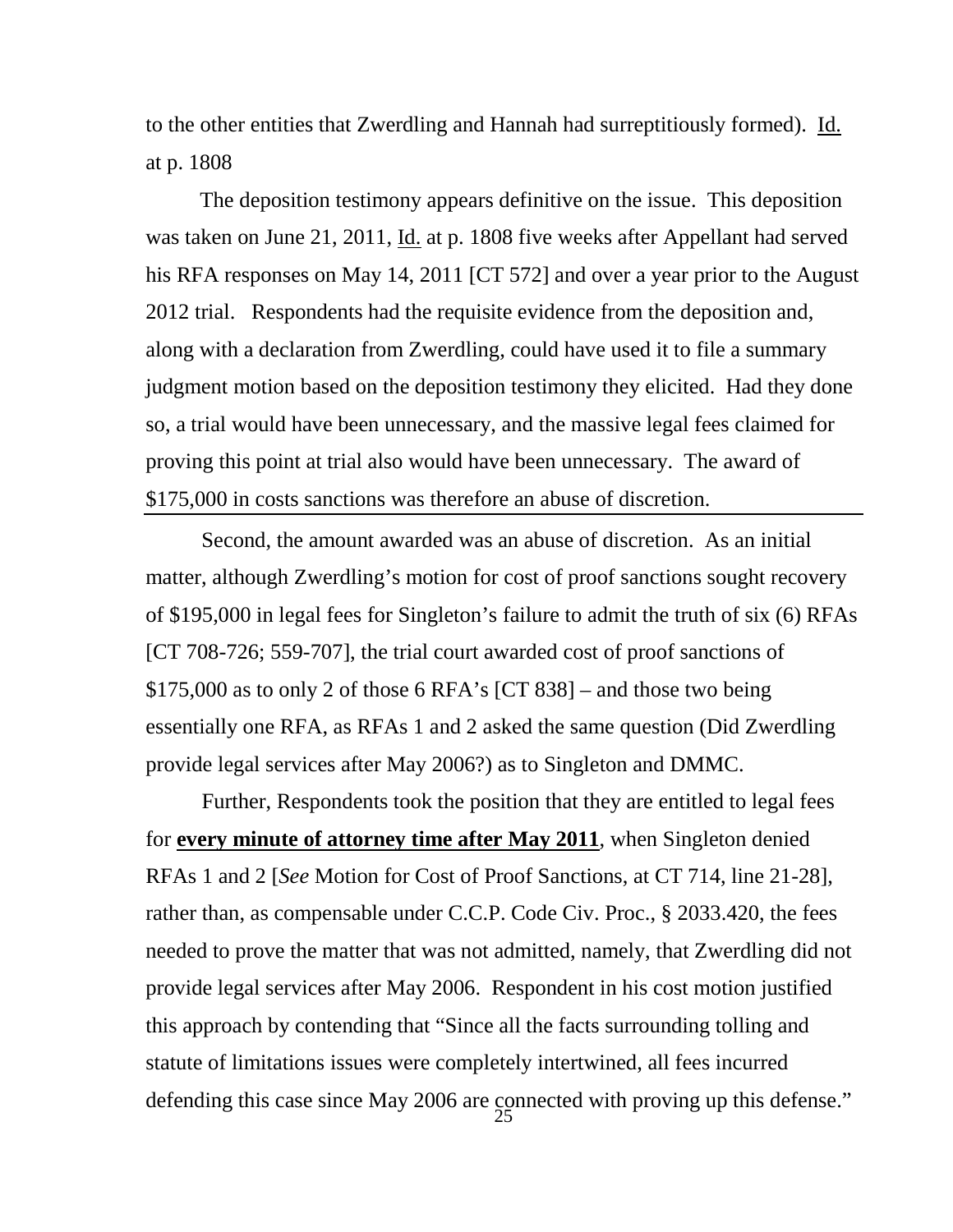[CT 725.] Respondent further contended in his reply brief below that "[t]he specificity of identifying specific costs with specific tasks related to the identified Requests for Admissions is impossible to do for many reasons." [CT 796 (emphasis added).]

 But it was not "impossible," and it was an abuse of discretion for the trial court to have issued this gargantuan award of \$175,000 without putting Zwerdling to the reasonable test of tying the legal work his lawyers did to proving the matter denied in the RFA responses. Respondent's unduly broad – indeed, unlimited -- concept of allowable fees is contrary to the letter and the spirit of C.C.P. Code Civ. Proc., § 2033.420, which specifies liability only for "the reasonable expenses incurred in making that proof" of the matter denied. (Emphasis added.) It is improper and incorrect to compensate Respondent for every minute billed after May 2011 (when Singleton denied RFAs 1 and 2) or to assume or conclude that every minute billed after May 2011 was devoted to proving that Zwerdling did not provide legal services after May 2006.

Indeed, a review of Respondent's September 13, 2012 invoice for \$99,847.20 [CT 591-601], as well as its prior invoices dating back to June 2011 [CT 602-663], indicates numerous fees billed not related to proving the matter that was not admitted, and includes numerous tasks (related to discovery, third party discovery, experts, case management, and many other issues) that would have been done regardless of how the RFAs were answered.

 Third, the "calculation" of the cost of proof sanctions awarded is a complete mystery. Respondent had requested \$195,000 in its cost of proof sanctions motion but then backtracked, stating in his counsel's reply declaration that "Of the \$195,000 in attorneys' fees requested as cost of proof sanctions, I calculated that at least \$170,000 was incurred as a direct consequence of plaintiffs' responses to the subject RFAs." [CT 800.] The trial court

26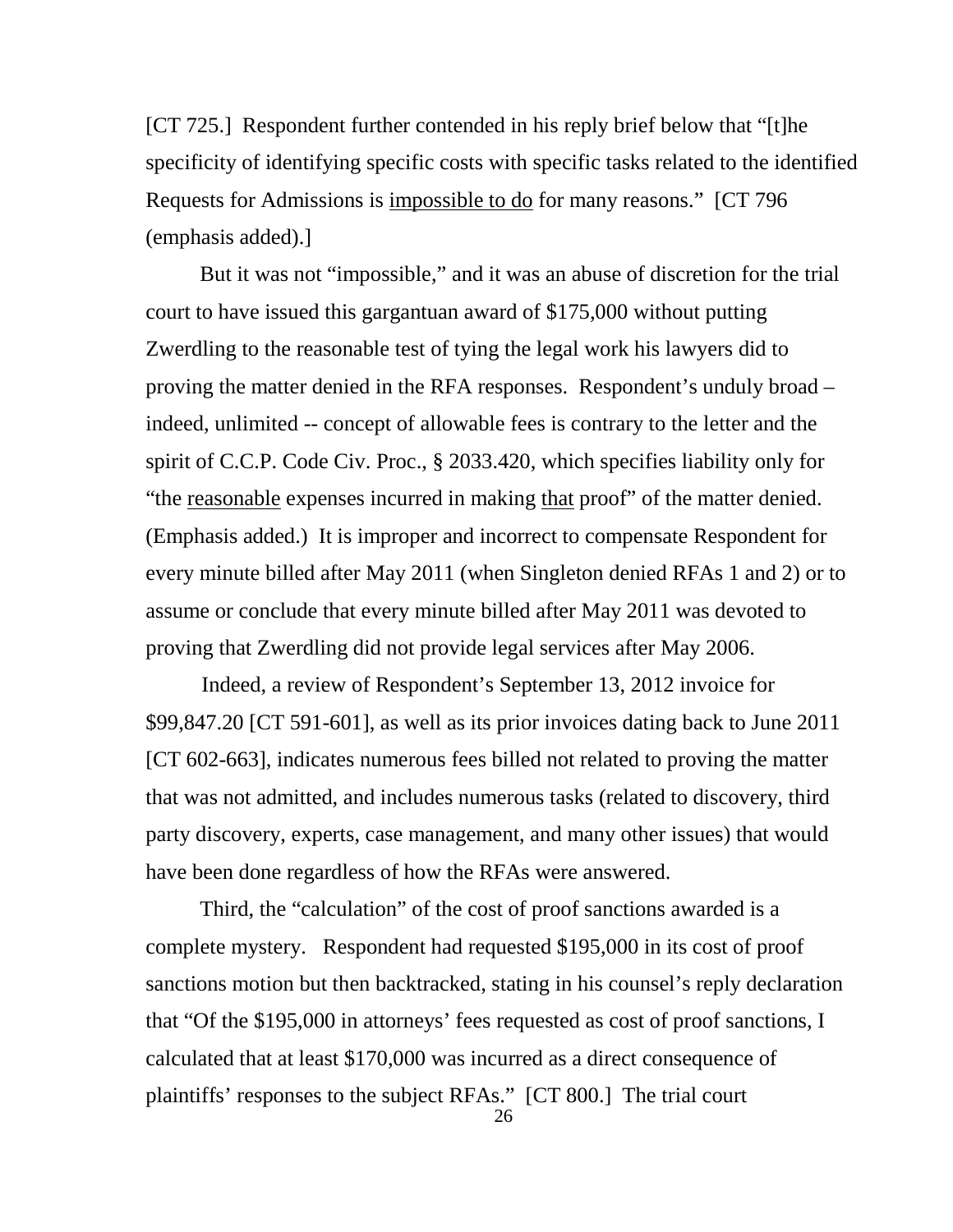subsequently denied the cost of proof motion as to 4 of the 6 RFAs that respondent had requested. [CT 834.] So the \$170,000 figure (as ill-defined and overbroad as it was) was rendered suspect and unreliable. The trial court's cost of proof award does not answer any of these questions, because it fails to state the basis for awarding \$175,000 – **more** than Respondent sought, and for only two of the six RFAs -- in sanctions. [CT 838.] It is difficult to imagine an award that inspires less confidence or that constitutes more of an abuse of discretion and a lack of substantial evidence.

 Fourth, no one can credibly claim that had Appellant admitted RFAs 1 and 2 the case would have been over immediately or even soon. Indeed, Respondent conceded as much at oral argument in contending that "[i]f [Singleton] had admitted that there was no continuing relationship, that would have **at least limited the scope of the case**." [RT 679 (emphasis added).] *See also* RT 680 ("**Quite a substantial amount of** the costs [would have been unnecessary] and **we could have brought a summary motion [sic] or summary adjudication** back then.")(emphasis added.)

 Assuming Appellant should have admitted the RFAs, then Respondent likely would have filed a summary judgment motion on the statute of limitations defense. Having decided to prepare a summary judgment motion, Respondent would have included all potentially feasible issues in that motion, not necessarily merely issue of the affirmative defense of statute of limitations. Like all summary judgment motions, that motion would have been labor intensive. It would have been thoroughly prepared by extremely able trial counsel for Respondent with commensurate market rates. It would have led to substantial legal fees. Yet, the trial court failed to account for the necessary offset to Respondent's legal fees from estimated fees needed for the summary judgment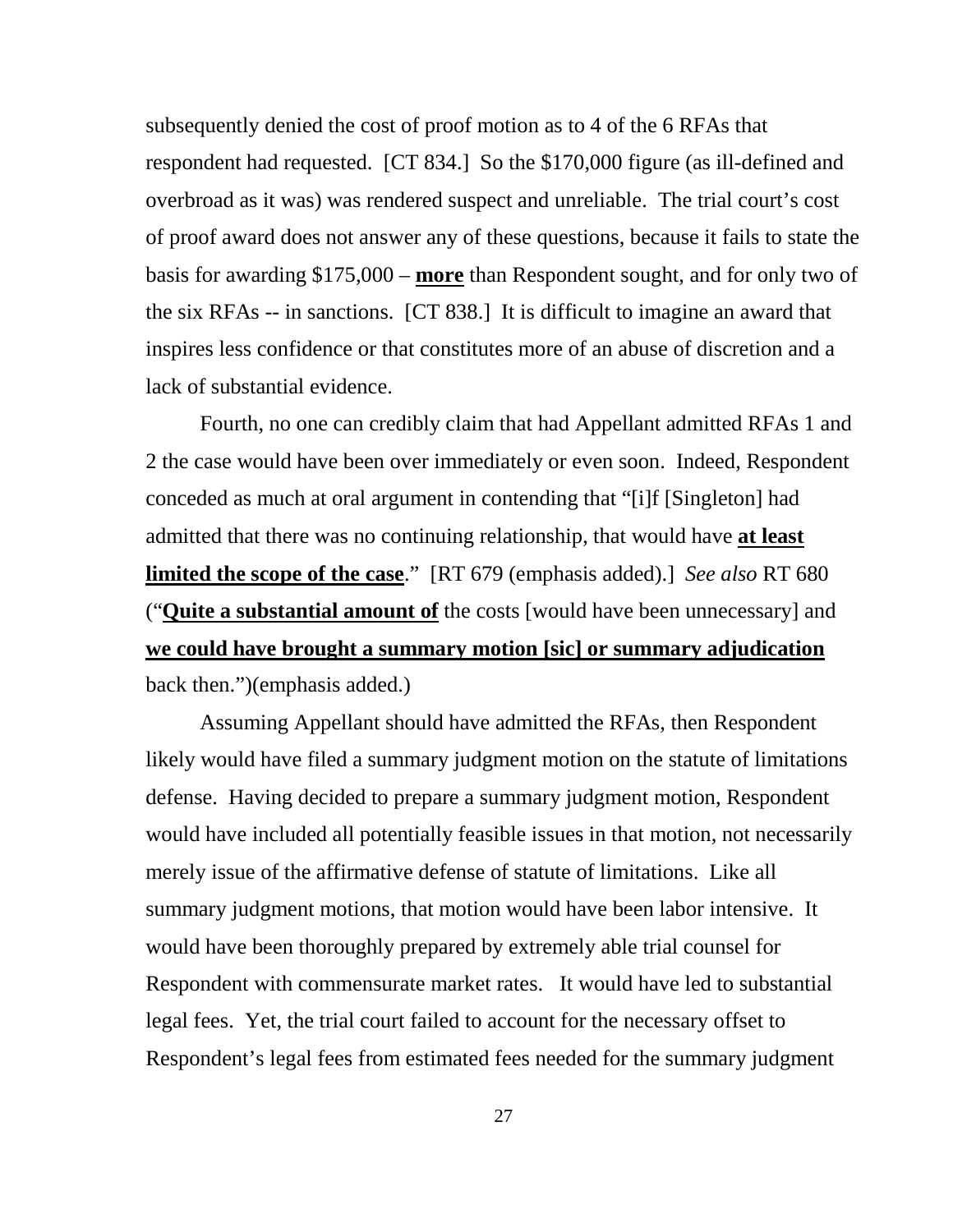motion. This is not hypothetical or speculation, but is the likely course the litigation would have taken had Appellant admitted RFAs 1 and 2.

Finally, there is no evidence in the record that the fees awarded for the cost of proof sanctions were actually charged to or paid by the client. The declarations filed in support thereof state only that the time was incurred and was billed. *See* Declaration of Sindee Smolowitz [CT at 561 ("Mr. Zwerdling incurred \$59,045.00 in fees for my time" preparing for trial and trying the case, and "Mr. Zwerdling was billed for my time")]; Declaration of John Blumberg [CT at 700.] Zwerdling would only be entitled to recovery of sums charged not merely theoretically billed.[5](#page-28-0)

In the event that the Court determines that the imposition of cost-of-proof sanctions was legally proper but that the amount of sanctions imposed was an abuse of discretion or not supported by substantial evidence, the Court should reverse the judgment and the order awarding cost-of-proof sanctions and remand the cause with directions to the Superior Court to hold further proceedings consistent with this Court's ruling. *See* Wimberly, supra, 56 Cal.App.4th 618, 6381997) ("Because Wimberly's request appears to include fees incurred before Derby denied his requests for admissions, however, which are disallowed (Garcia v. Hyster Co. (1994) 28 Cal.App.4th 724, 736-737 [34 Cal.Rptr.2d 283]r.2d 283]), we remand the matter to the trial court for its determination of an appropriate cost award."); Smith v. Circle P Ranch Co. (1978) 87 Cal.App.3d 267, 280 [150 Cal.Rptr. 828]. 828 ("The order imposing sanctions is reversed and the case is remanded with instructions for the trial court to further consider and determine those responses for which sanctions are mandatory and to further

 $\overline{a}$ 

<span id="page-28-0"></span><sup>5</sup> The Blumberg Declaration does not specify the amount of fees he is seeking or the number of hours devoted to proving the admissions but merely references the firm's invoices.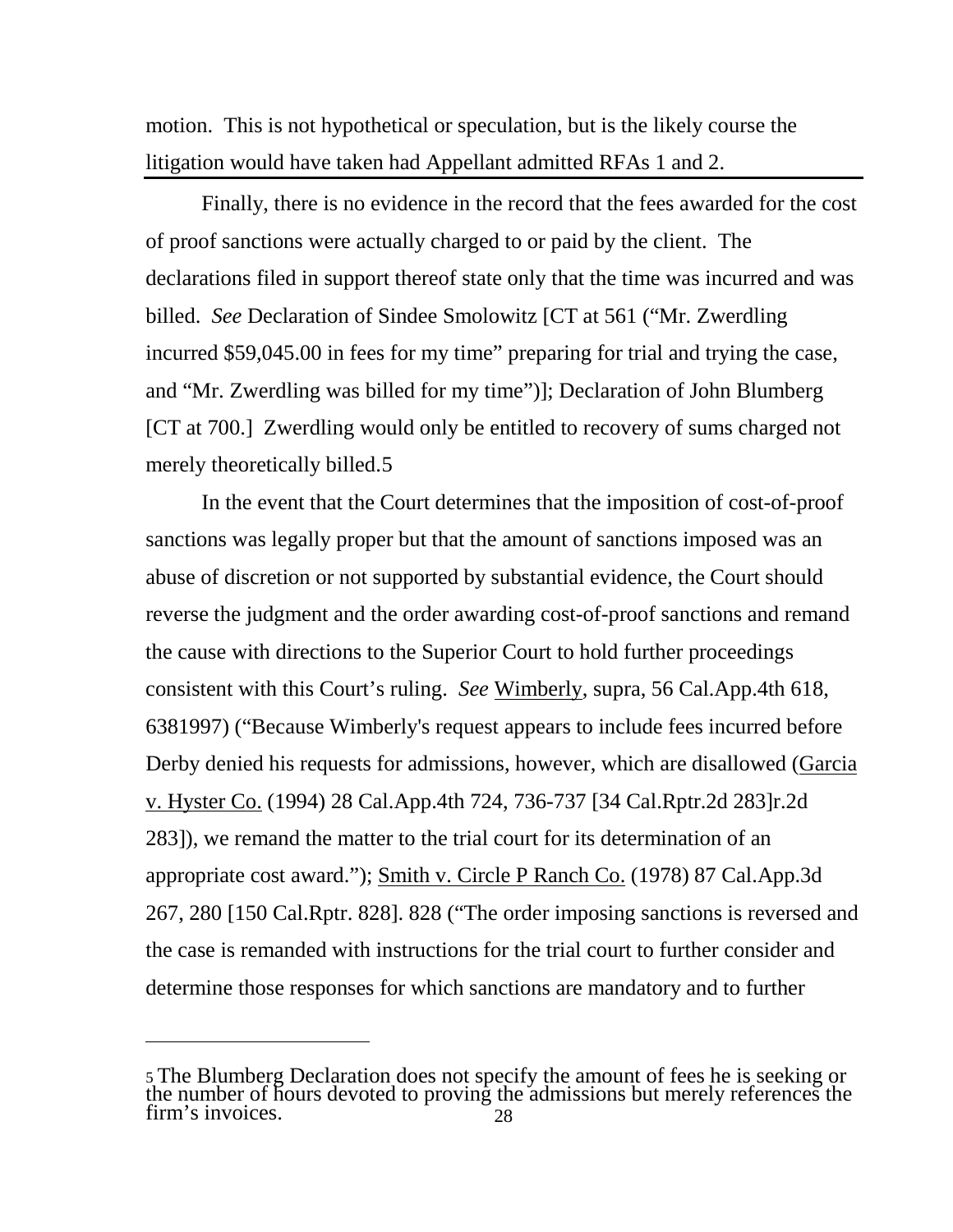permit the trial court to reconsider the evidence or take further evidence on the issue of the expenses and attorney's fees necessarily incurred by plaintiff Smith and reasonably related to proving matters wrongfully denied.").

#### **CONCLUSION**

For the foregoing reasons, the Court should reverse the judgment and the order awarding cost-of-proof sanctions and remand the cause with directions to the Superior Court to enter judgment for Plaintiffs-Appellants.

Dated: December 24, 2013

Respectfully submitted

Thomas D. Mauriello<br>MAURIELLO LAW FIRM, A.P.C.<br>Attorney for Appellant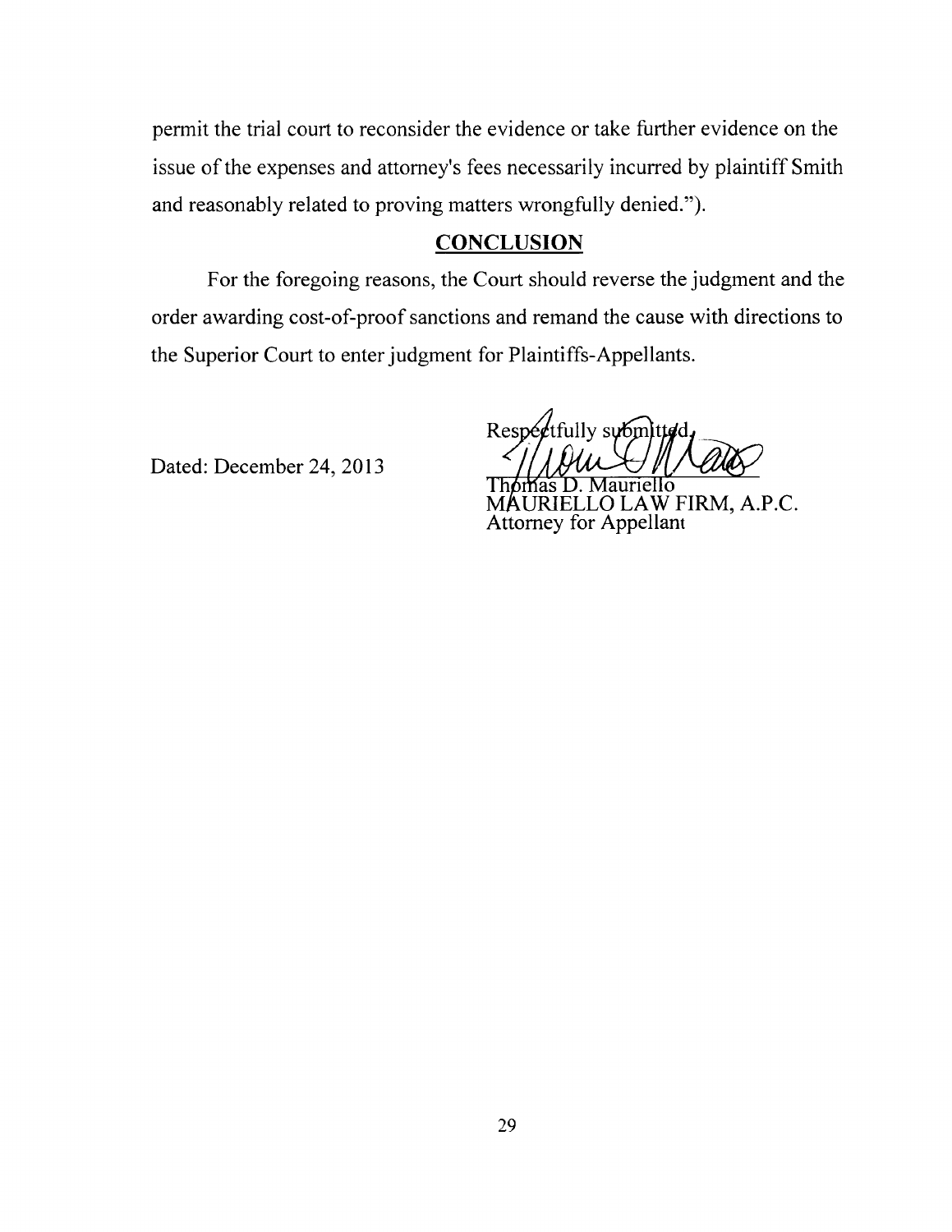# **CERTIFICATE OF WORD COUNT**<br>(Cal. Rules of Court, rule 14(c)(1))

The text of this brief consists of 8,665 words as counted by the Microsoft

Word, Version 2013 word-processing program used to generate the brief.

Dated: December 24, 2013

More Off tto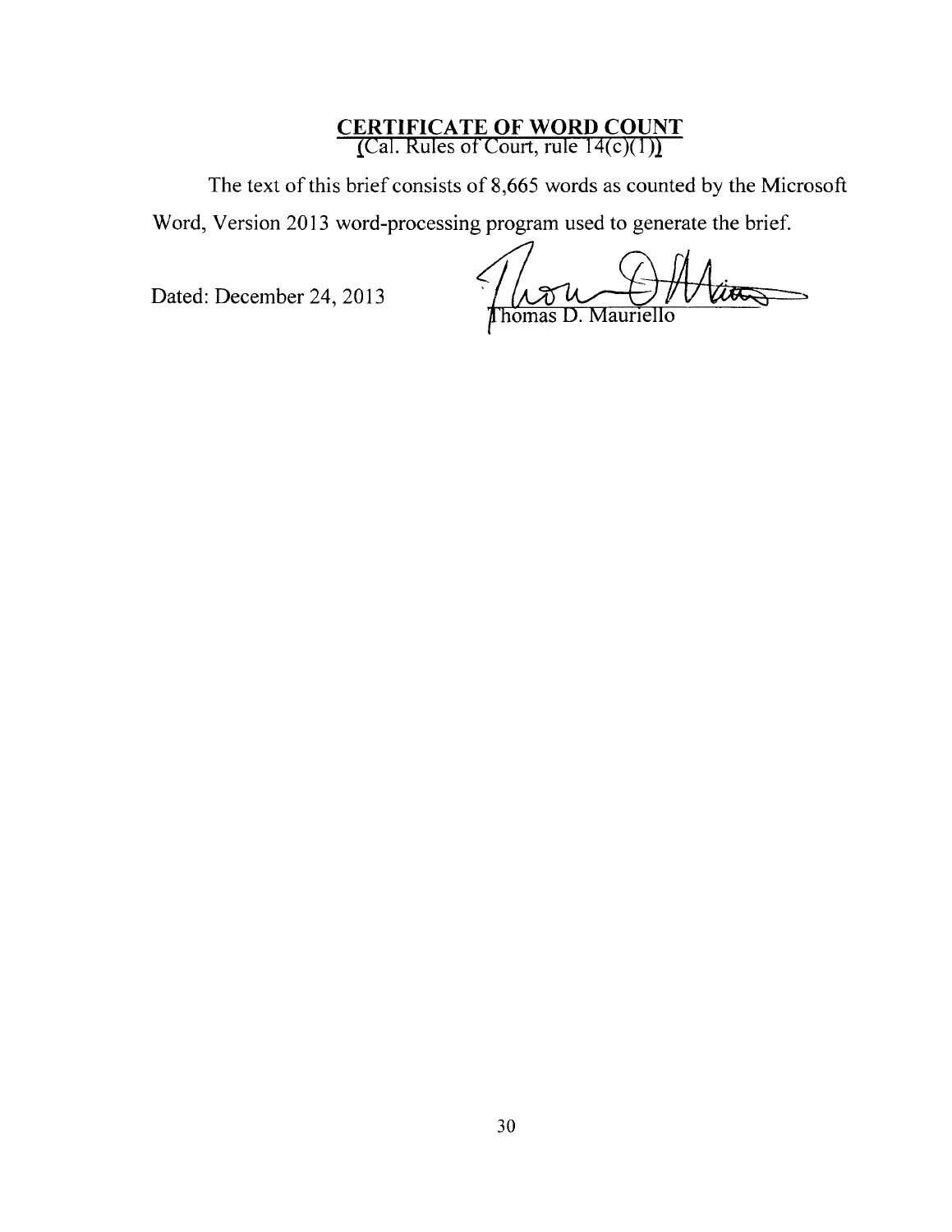#### **CERTIFICATE OF SERVICE**

I declare: That I am, and was at the time of service of the papers herein referred to, over age eighteen, and not a party to the action; and I am employed in the County of Orange, California. My business address is 1181 Puerta Del Sol, Ste. 120, San Clemente, CA 92673. On December 24, 2013 I served **APPELLANTS' OPENING BRIEF** on the following parties:

#### **SEE EXHIBIT A ATTACHED**

By United States mail. I am readily familiar with the firm's 1. practice of collection and processing with respect to the United States Mails. Under that practice it would be deposited with the United States Postal Service on that same day thereon with postage fully prepaid at San Clemente, California in the ordinary course of business. The envelope was sealed and placed for collection and mailing on that date following ordinary business practices.

By Overnight mail (to those parties, if any, identified with a  $2.$ **double asterisk** \*\* above). I am readily familiar with the firm's practice of collection and processing with respect to Federal Express overnight delivery. Under that practice it would be deposited with Federal Express Delivery on that same day thereon with postage fully prepaid at San Clemente, California in the ordinary course of business. The envelope was sealed and placed for collection and overnight mailing on that date following ordinary business practices.

I declare under penalty of perjury under the laws of the State of California that the foregoing is true and correct. Executed on December 24, 2013 at San Clemente, California.

nomas D. Mauriello